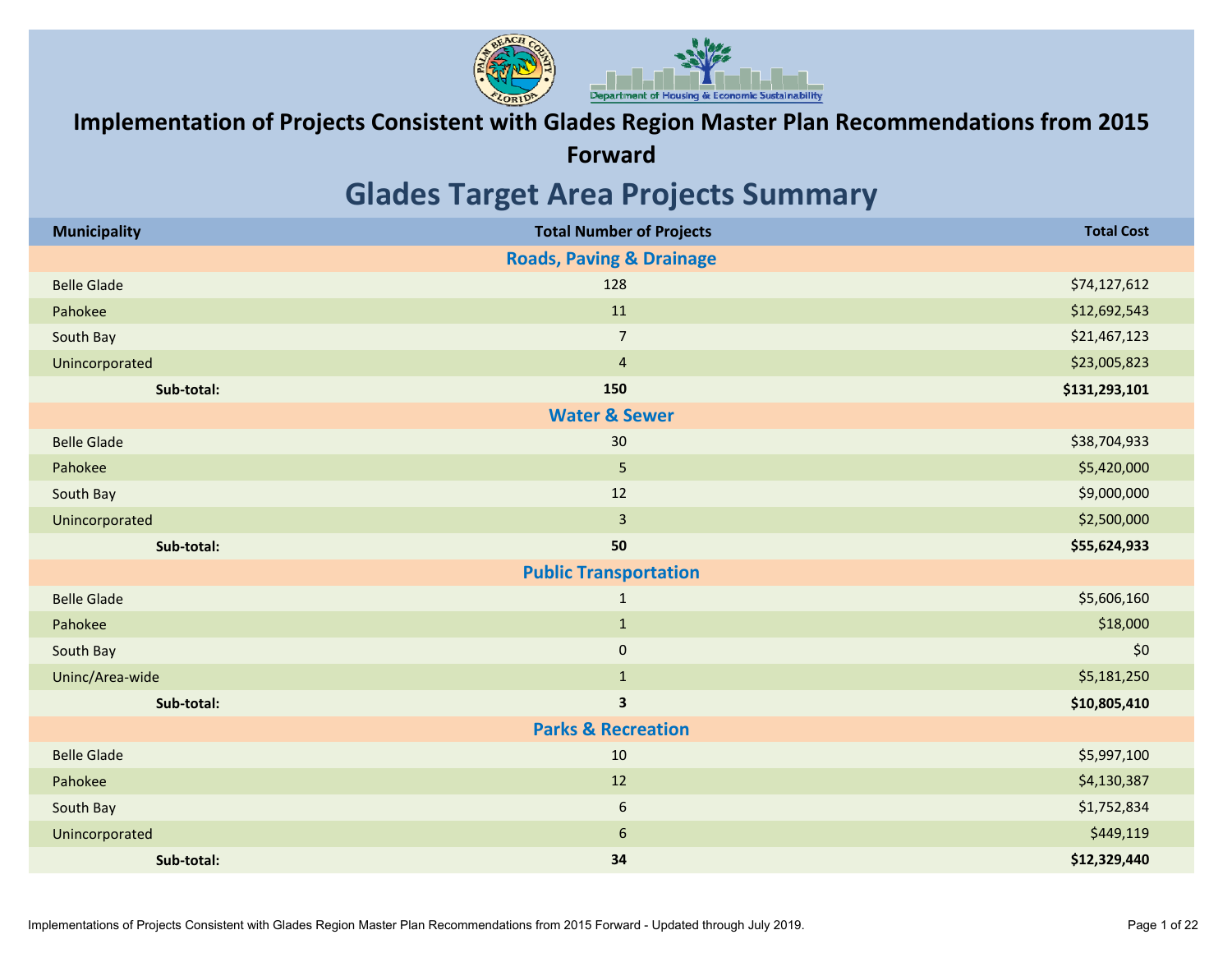| <b>Public Facilities</b> |                                      |               |  |  |  |  |  |  |
|--------------------------|--------------------------------------|---------------|--|--|--|--|--|--|
| <b>Belle Glade</b>       | 5                                    | \$12,367,714  |  |  |  |  |  |  |
| Pahokee                  | $\overline{3}$                       | \$4,350,855   |  |  |  |  |  |  |
| South Bay                | $\mathbf{1}$                         | \$337,500     |  |  |  |  |  |  |
| Unincorporated           | $\mathbf{0}$                         | \$0           |  |  |  |  |  |  |
| Sub-total:               | $\boldsymbol{9}$                     | \$17,056,069  |  |  |  |  |  |  |
|                          | <b>Housing/Commercial Structures</b> |               |  |  |  |  |  |  |
| <b>Belle Glade</b>       | 933                                  | \$55,943,900  |  |  |  |  |  |  |
| Pahokee                  | 147                                  | \$1,747,616   |  |  |  |  |  |  |
| South Bay                | 208                                  | \$40,954,270  |  |  |  |  |  |  |
| Unincorporated           | $\overline{0}$                       | \$0           |  |  |  |  |  |  |
| Sub-total:               | 1,288                                | \$98,645,786  |  |  |  |  |  |  |
|                          | <b>Public Services</b>               |               |  |  |  |  |  |  |
| <b>Belle Glade</b>       | $\overline{7}$                       | \$2,065,955   |  |  |  |  |  |  |
| Pahokee                  | $\overline{4}$                       | \$132,675     |  |  |  |  |  |  |
| South Bay                | $\overline{4}$                       | \$127,809     |  |  |  |  |  |  |
| Unincorporated           | $\mathbf{0}$                         | \$0           |  |  |  |  |  |  |
| Sub-total:               | 15                                   | \$2,326,439   |  |  |  |  |  |  |
|                          | <b>Economic Development</b>          |               |  |  |  |  |  |  |
| <b>Belle Glade</b>       | $\overline{9}$                       | \$8,199,944   |  |  |  |  |  |  |
| Pahokee                  | $\mathbf{1}$                         | \$556,357     |  |  |  |  |  |  |
| South Bay                | $\overline{2}$                       | \$670,900     |  |  |  |  |  |  |
| Unincorporated           | $\mathbf{1}$                         | \$850,000     |  |  |  |  |  |  |
| Sub-total:               | 13                                   | \$10,277,201  |  |  |  |  |  |  |
| <b>Grand Total:</b>      | 1,562                                | \$338,358,379 |  |  |  |  |  |  |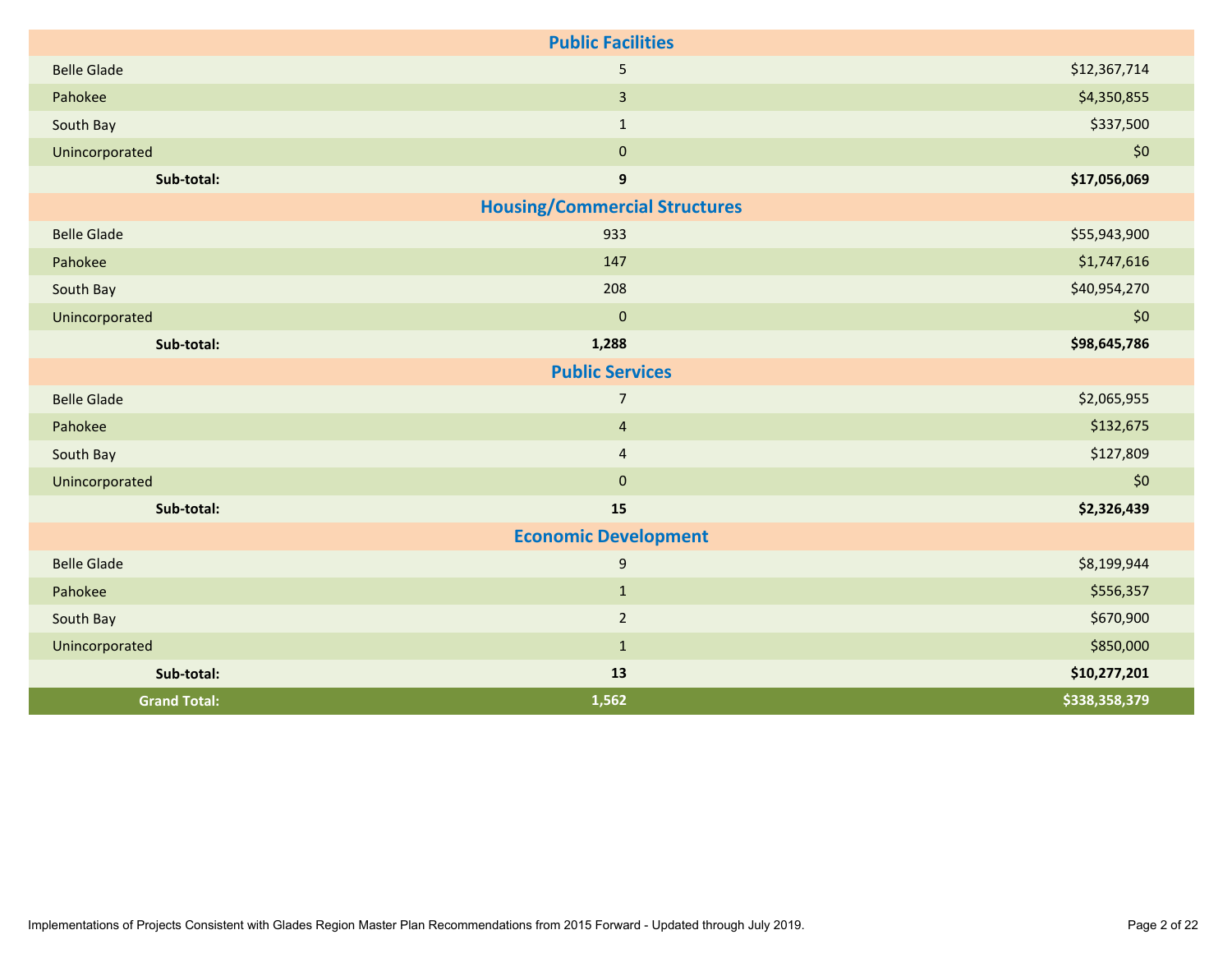

**Implementation of Projects Consistent with Glades Region Master Plan Recommendations from 2015 Forward**

# **City of Belle Glade**

| Project                                                                                         | <b>Description</b>                                    | <b>Implementing</b><br><b>Entity</b> | <b>Origination</b><br>Date** | <b>Start Date</b> | <b>Status</b> | Cost        | <b>Funding Source</b>                          |
|-------------------------------------------------------------------------------------------------|-------------------------------------------------------|--------------------------------------|------------------------------|-------------------|---------------|-------------|------------------------------------------------|
|                                                                                                 |                                                       | <b>Roads, Paving &amp; Drainage</b>  |                              |                   |               |             |                                                |
|                                                                                                 | • E Ave A from NE 7th St to SE 4th St N               |                                      |                              |                   |               |             |                                                |
|                                                                                                 | . NE 1st St from NE Ave H to Airport Rd               |                                      |                              |                   |               |             |                                                |
|                                                                                                 | • NE Ave B from Main SUSR 80 to NE 3rd St             |                                      |                              |                   |               |             |                                                |
|                                                                                                 | • NE Ave H from Main St/SR 80 to NE 3rd St            |                                      |                              |                   |               |             |                                                |
|                                                                                                 | • SE A Parkway from SE 6th St to SE 7th St            |                                      |                              |                   |               |             | FY 2014-2015 State<br>Legislature through FDOT |
| <b>Belle Glade Phase II</b><br><b>Street Paving, Drainage</b><br>improvements and/or guardrails | • SE 6th St from E Canal St N to E Ave A              |                                      |                              |                   |               |             |                                                |
|                                                                                                 | • SE 3rd St from SE Ave K to SE Ave G                 | State/Belle Glade                    | 5/2016                       | 2015              | Completed     | \$619,625   |                                                |
|                                                                                                 | . SW 10th St from MLK south to SW Ave G               |                                      |                              |                   |               |             |                                                |
|                                                                                                 | • SW 6th St from MLK to W Ave A                       |                                      |                              |                   |               |             |                                                |
|                                                                                                 | • SW 2nd St from MLK to SW Ave F                      |                                      |                              |                   |               |             |                                                |
|                                                                                                 | . NW Ave I from NW 1st to Main St                     |                                      |                              |                   |               |             |                                                |
|                                                                                                 | . NW Ave E from Main St to NW 2nd St                  |                                      |                              |                   |               |             |                                                |
|                                                                                                 | . NW Ave F from Main St to NW 2nd St                  |                                      |                              |                   |               |             |                                                |
|                                                                                                 | . NW 4th St from NW Ave H to termination              |                                      |                              |                   |               |             |                                                |
| <b>Street Paving, Drainage</b>                                                                  | • NW Ave H from Main St to NE 7th St                  | <b>Belle Glade</b>                   | 5/2016                       | 2015              | Completed     | \$1,036,217 | City's storm water fund &                      |
| improvements and/or guardrails                                                                  | • SE Ave K from Main St to SE 4th St                  |                                      |                              |                   |               |             | <b>FDOT</b>                                    |
| SE Avenue K Drainage Project                                                                    | SW Avenue K Drainage Project                          | <b>Belle Glade</b>                   | 5/2016                       | 2015              | Completed     | \$328,568   | City's storm water fund                        |
| <b>Belle Glade Gateway</b><br>Redevelopment                                                     | Belle Glade Gateway Redevelopment Roadway Improvement | <b>State/Belle Glade</b>             | 5/2016                       | 2015              |               | \$506,000   | 2015 State Legislative<br>Appropriation        |
| Glades Area Street Resurfacing /<br>Reconstruction                                              | Glades Area Street Resurfacing/Reconstruction Phase 2 | State/Belle Glade                    | 5/2016                       | 2015              |               | \$1,000,000 | 2015 State Legislative<br>Appropriation        |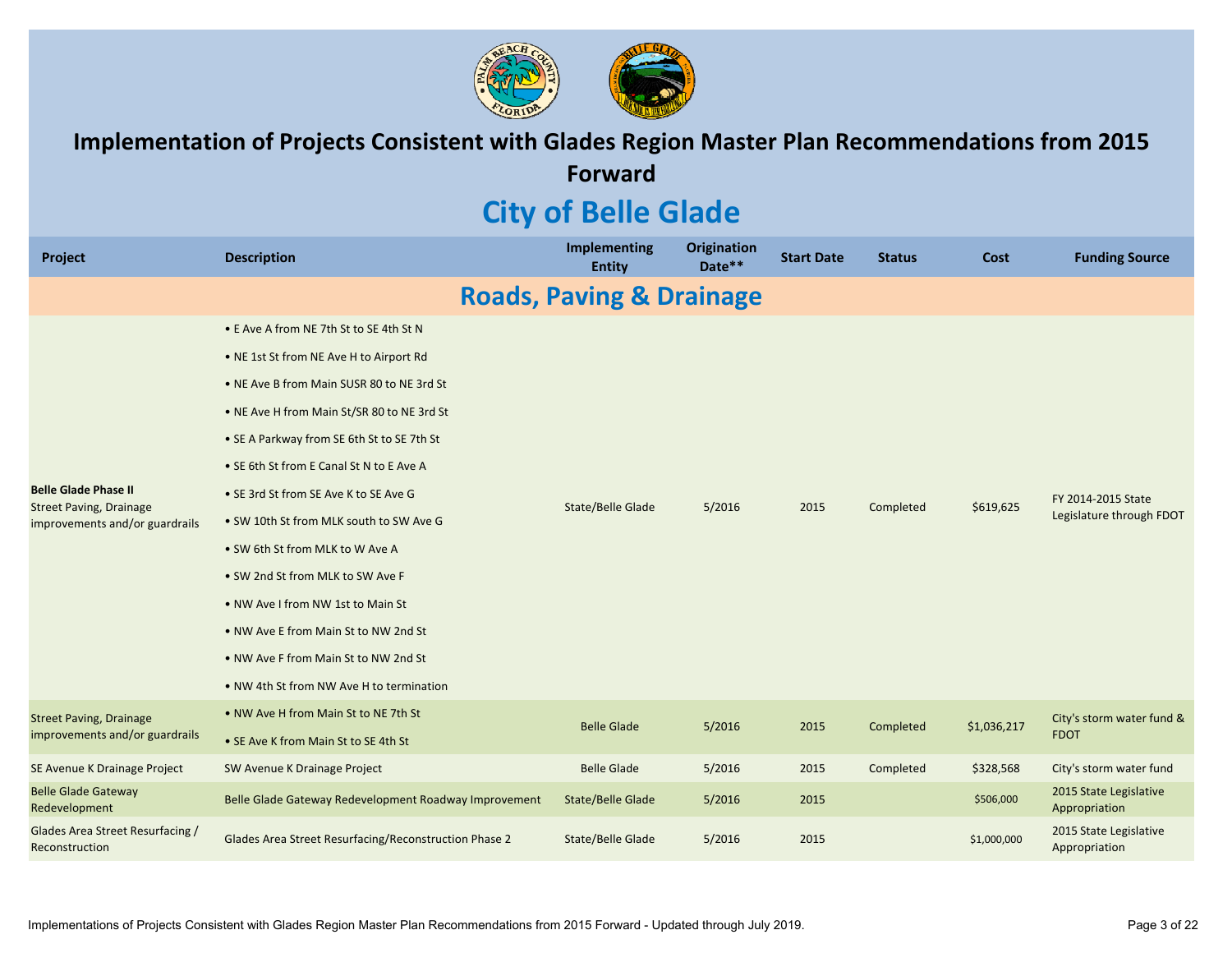| <b>Phase III</b><br><b>Reconstruction &amp; Safety Upgrades</b><br>Project | . W Canal Street from SW 2nd St to HWY 715<br>• SE Avenue G from Main St/SR 441 to SE 8th St<br>. W Avenue A from NW 4th St to HWY 715<br>• SW Avenue H from SW 14th St to HWY 715<br>• SE 7th Street from MLK to SE E Place<br>• SW 12th Street from MLK to SW E Place                                                                                                                                                                                                                                                                                                                                                                                                                                                                                                             | <b>Belle Glade</b> | 5/2016 | $2015 - 2016$ | In Progress | \$1,038,835 | City's storm water fund                        |
|----------------------------------------------------------------------------|-------------------------------------------------------------------------------------------------------------------------------------------------------------------------------------------------------------------------------------------------------------------------------------------------------------------------------------------------------------------------------------------------------------------------------------------------------------------------------------------------------------------------------------------------------------------------------------------------------------------------------------------------------------------------------------------------------------------------------------------------------------------------------------|--------------------|--------|---------------|-------------|-------------|------------------------------------------------|
| <b>Phase IV</b><br><b>Street Resurfacing Project</b>                       | • NE Ave D from Main Street (SR80) to NE 3rd Street<br>• NE 1st Street from NE Ave F to NE Ave H<br>• Linda Road from Wedgeworth Road to Sara Road<br>• SE 7th Drive from SE Ave F Place to SE Ave E Place<br>• SE Ave J from SE 2nd Street to SE 4th Street<br>• Hand Road<br>• SE Ave H from SE 2nd Street to SE 4th Street<br>• SE 6th Street from Hand Road to Ave G<br>• SE Ave J from Tabit Road to termination<br>• SW Ave F from SW 14th Street to SW 10th Street<br>. SW 10th Street from MLK to SW Ave G<br>• SW Ave G from SW 14th Street to SW 12th Street<br>• SW 7th Street from MLK (Ave E) to SW Ave F<br>• SW Ave E Place from SW 14th Street to SW 10th Street<br>. NW 1st Street from Canal Street N to NW Ave B<br>. NW Ave E from NW 2nd Street to Main Street | State/Belle Glade  | 5/2016 | $2015 - 2016$ |             | \$620,000   | FY 2015-2016 State<br>Legislature through FDOT |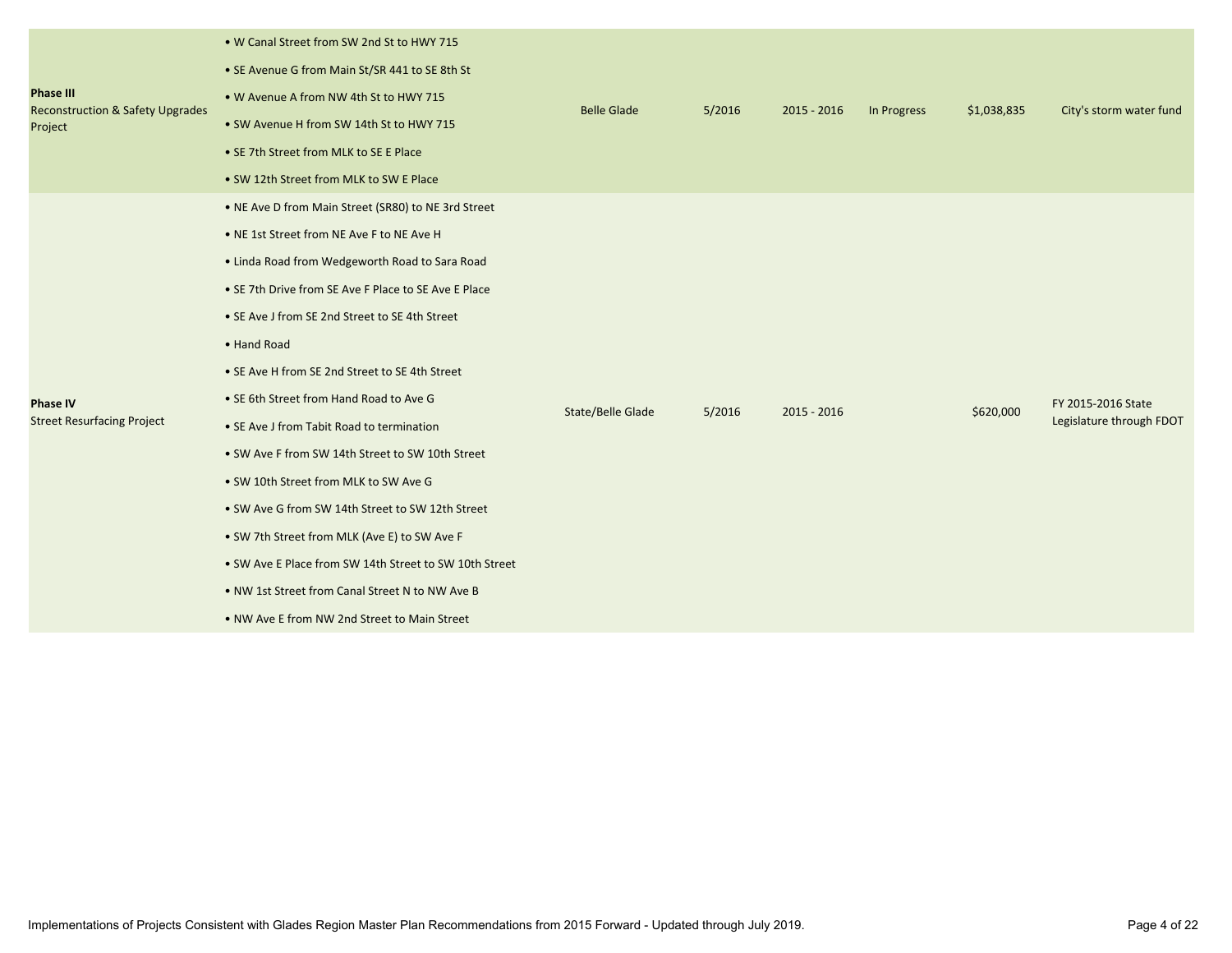| <b>Phase V</b><br><b>Street Resurfacing Project</b>                       | • NE 20th Street from Ave L to termination<br>• Avenue A Parkway (or PI) from SE 6th St N to SE 7th St N<br>• SE 6th Street from canal to SE Ave F<br>• SE 7th Street N from E Canal Street N to E Avenue A<br>• SE Ave F Place from SE 6th Drive to SE 7th Drive<br>• SE Ave F from SE 7th Drive to SE 8th Drive<br>• SE 6th Drive from canal south of SE Ave F PI to SE Ave E PI<br>• SE 2nd Street from SE Ave G to SE Ave K<br>• SW Ave J from SW 8th Street to SW 12th Street<br>. SW 11th St from SW Ave E PI to end, south of SW Ave F<br>• SW Ave D from SW 4th Street to SW 8th Street<br>• SW 2nd Drive<br>• SW 14th Street from SW Ave G to termination, s of SW Ave<br>н<br>. NW 2nd Street from CR717 (Canal Street) to NW H Place<br>. NW Avenue K from NW 1st Street to NW 4th Street<br>• NW Avenue B from Main Street (SR80) to NW 2nd Street<br>. NW Avenue G from Main Street (SR80) to NW 2nd Street<br>• NW H PI from NW 4th Street to NW 1st Street | State/Belle Glade        | 5/2016 | $2015 - 2016$ |                            | \$904,949   | Allocated to the FY 2015-<br>2016 Small County<br><b>Outreach Program (SCOP)</b><br>program by the Florida<br>Legislature through FDOT |
|---------------------------------------------------------------------------|---------------------------------------------------------------------------------------------------------------------------------------------------------------------------------------------------------------------------------------------------------------------------------------------------------------------------------------------------------------------------------------------------------------------------------------------------------------------------------------------------------------------------------------------------------------------------------------------------------------------------------------------------------------------------------------------------------------------------------------------------------------------------------------------------------------------------------------------------------------------------------------------------------------------------------------------------------------------------|--------------------------|--------|---------------|----------------------------|-------------|----------------------------------------------------------------------------------------------------------------------------------------|
| <b>NW Avenue H Drainage Project</b>                                       | NW Avenue H Drainage Project                                                                                                                                                                                                                                                                                                                                                                                                                                                                                                                                                                                                                                                                                                                                                                                                                                                                                                                                              | <b>State/Belle Glade</b> | 5/2016 | $2015 - 2016$ | Completed                  | \$707,649   | State Legislature through<br>FDEP & City's stormwater<br>fund                                                                          |
| Glades Area Street Resurfacing /<br>Reconstruction                        | Glades Area Street Resurfacing/Reconstruction                                                                                                                                                                                                                                                                                                                                                                                                                                                                                                                                                                                                                                                                                                                                                                                                                                                                                                                             | State/Belle Glade        | 5/2016 | 2016          |                            | \$1,000,000 | FY 2016 FL State<br>Appropriation                                                                                                      |
| NW 3rd Street Corridor                                                    | NW 3rd Street Corridor Storm water Conveyance<br>Improvements                                                                                                                                                                                                                                                                                                                                                                                                                                                                                                                                                                                                                                                                                                                                                                                                                                                                                                             | State/Belle Glade        | 5/2016 | 2016          |                            | \$450,000   | FY 2016 FL State<br>Appropriation                                                                                                      |
| <b>Phase VI</b><br><b>Reconstruction &amp; Safety Upgrades</b><br>Project | • SE 1st Street from canal north to MLK<br>• Martin Luther King Jr Blvd from Hwy 715 to SR80<br>• SW 5th Street from MLK to canal<br>. NW Ave D from W Canal Street south to Hwy 715<br>. NW 10th Street from W Avenue A to NW Avenue D<br>. NE Avenue I from 25th Street to Duda Road                                                                                                                                                                                                                                                                                                                                                                                                                                                                                                                                                                                                                                                                                    | State/Belle Glade        | 5/2016 | $2016 - 2017$ | Scheduled for<br>late 2016 |             | FY 2016-2017 Small County<br><b>Outreach Program (SCOP)</b><br>funding                                                                 |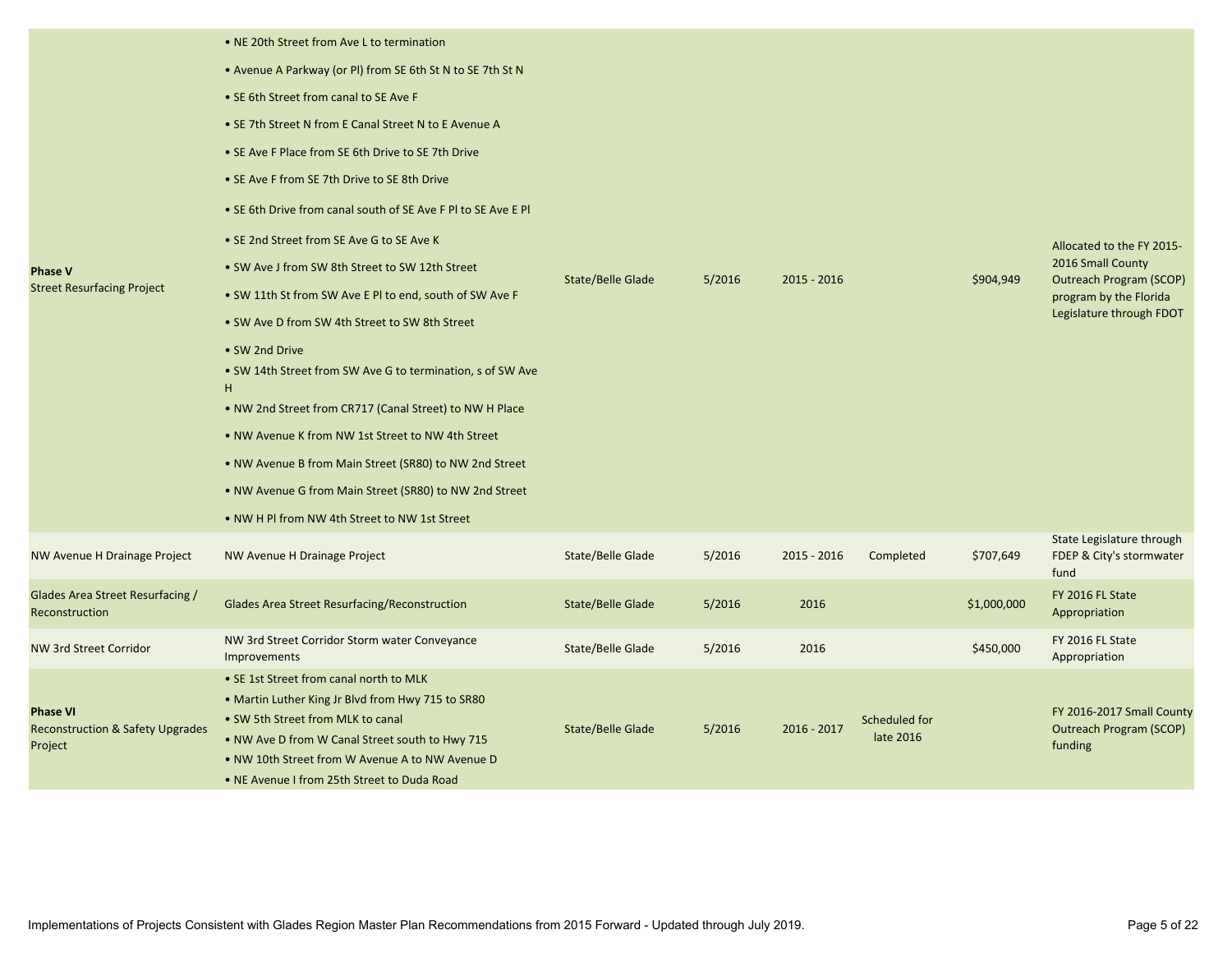|                                      | • NE Avenue I from NE 1st Street to termination                                                 |                   |         |              |                          |                        |                                                  |
|--------------------------------------|-------------------------------------------------------------------------------------------------|-------------------|---------|--------------|--------------------------|------------------------|--------------------------------------------------|
|                                      | • NE 25th Street from Airport Road to termination                                               |                   |         |              |                          |                        |                                                  |
|                                      | • NE 27th Street from Airport Road to termination                                               |                   |         |              |                          |                        |                                                  |
|                                      | • NE 29th Street from Airport Road to termination                                               |                   |         |              |                          |                        |                                                  |
|                                      | • NE 30th Street from Airport Road to termination                                               |                   |         |              |                          |                        |                                                  |
|                                      | • NE Avenue C from SR 80 to NE 1st Street                                                       |                   |         |              |                          |                        |                                                  |
|                                      | • NE 3rd Street from NE Avenue H north to termination                                           |                   |         |              |                          |                        |                                                  |
|                                      | • SE 1st Street from Avenue G south to termination                                              |                   |         |              |                          |                        |                                                  |
|                                      | • SE 1st Street from MLK to E Canal Street S                                                    |                   |         |              |                          |                        |                                                  |
| <b>Phase VII</b>                     | • SE 2nd Street from MLK to E Canal Street S                                                    | State/Belle Glade | 5/2016  | 2016-2017    |                          |                        | Allocated by the Florida                         |
| <b>Street Resurfacing Project</b>    | • SE Avenue B from SR 80 to SE 1st Street                                                       |                   |         |              |                          | \$620,000              | Legislature through FDOT                         |
|                                      | • SE Avenue C from SR 80 to SE 3rd Street                                                       |                   |         |              |                          |                        |                                                  |
|                                      | • SE Avenue D from SR 80 to SE 2nd Street                                                       |                   |         |              |                          |                        |                                                  |
|                                      | • SW Avenue B Place from Hwy 715 to SW 14th Street                                              |                   |         |              |                          |                        |                                                  |
|                                      | • SW Avenue B from SW 4th Street to SW 8th Street                                               |                   |         |              |                          |                        |                                                  |
|                                      | • SW Avenue C from SW 5th Street to SW 8th Street                                               |                   |         |              |                          |                        |                                                  |
|                                      | • NW Avenue E from NW 7th Street to termination                                                 |                   |         |              |                          |                        |                                                  |
|                                      | • NW Avenue F from NW 7th Street to termination                                                 |                   |         |              |                          |                        |                                                  |
|                                      | • NW Ave G Place from NW 7th Street to termination                                              |                   |         |              |                          |                        |                                                  |
|                                      | • NW Avenue J from NW 1st Street to NW 4th Street                                               |                   |         |              |                          |                        |                                                  |
| <b>Sidewalk Construction Project</b> | Over 2.5 miles of sidewalks to be constructed throughout the<br>city.                           | <b>FDOT</b>       | 5/2016  | 2018         | Completed                | \$527,705              |                                                  |
| <b>Sidewalk Construction</b>         | Sidewalks in various locations around Grove and Belle Glade<br>Elementary (4382911)             | <b>FDOT</b>       | 6/2017  | 2018<br>2019 | Completed                | \$368,386<br>\$797,762 | Federal plus local match                         |
| <b>Sidewalk Construction</b>         | SE Ave G from Main St to 9th St - Grove Elementary School<br>sidewalk construction (4351591)    | <b>FDOT</b>       | 6/2018  | 2017         | Completed                | \$363,409              | <b>Previous Years</b>                            |
|                                      | • Design and Construction of T-Hangers (4400911)                                                |                   | 3/2018  | 2019         |                          | \$500,000              | State PTO                                        |
|                                      | • Taxiway Charlie (4427061)                                                                     |                   | 03/2019 | 2020         | Construction             | \$2,800,000            | TIP-Transportation<br><b>Improvement Program</b> |
|                                      | • Taxiway Charlie (4427091)                                                                     |                   | 03/2019 | 2020         | Design                   | \$300,000              | TIP-Transportation<br><b>Improvement Program</b> |
| <b>Belle Glade Airport</b>           | • Obstruction Relocation/Removal (4354601)                                                      | <b>FDOT</b>       | 3/2018  | 2018         | Completed                | \$400,000              | <b>District Dedicated</b><br>Revenue (State)     |
|                                      | • New Sewer Line (4420071)                                                                      |                   | 03/2019 | 2019         | Design &<br>Construction | \$555,000              | <b>State Funding</b>                             |
|                                      | • Infrastructure and site improvements to facilitate additional<br>aviation related development |                   | 03/2019 | 2021         |                          | \$2,000,000            | State and Local Funding                          |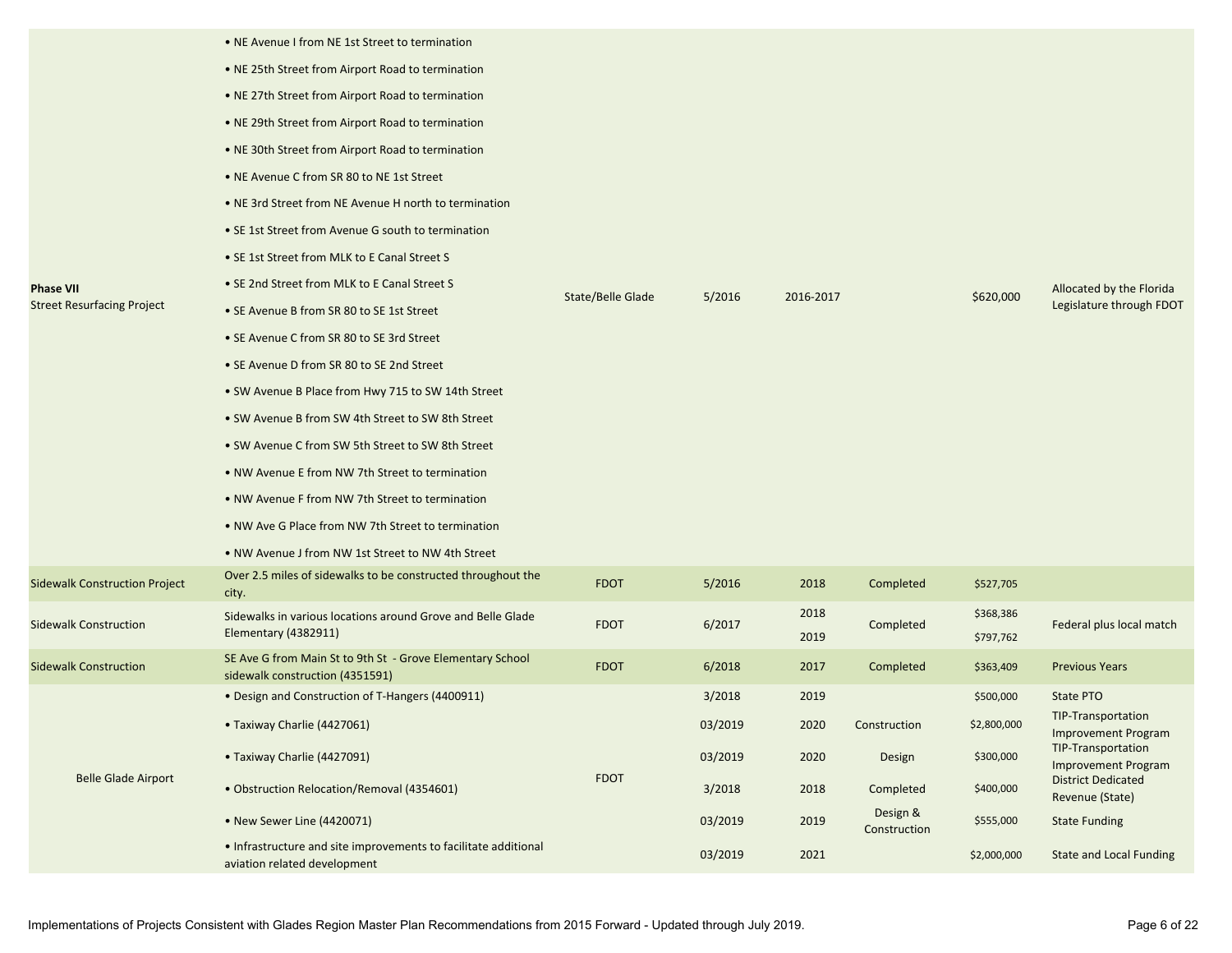| SW Ave J Roadway and Drainage           | Roadway Repairs, Drainage, Earthwork, Engineering        | State/Belle Glade      | 6/2017  | 2017-2018    | Completed             | \$1,028,635 | <b>FL State Appropriation</b> |
|-----------------------------------------|----------------------------------------------------------|------------------------|---------|--------------|-----------------------|-------------|-------------------------------|
| Roadway Resurfacing                     | Canal from SE 6th St. N to SE 7th St N                   | <b>FDOT</b>            | 4/2017  | 2018         |                       | \$928,368   |                               |
| Sidewalk Replacement                    | Citywide - Various Locations                             | <b>FDOT</b>            | 4/2017  | 2019         |                       | \$1,191,148 | Federal + Local               |
| <b>Street Resurfacing</b>               | E. Main Place from Larrimore Rd. to N. Barfield Hwy.     | <b>FDOT</b>            | 4/2017  | 2017         |                       | \$380,000   |                               |
| <b>Highway Resurfacing</b>              | NW 16th Street from W. Canal to Main Street              | <b>FDOT</b>            | 4/2017  | 2017         |                       | \$440,238   |                               |
| Roadway Resurfacing                     | Gator Blvd from Main St. to W. Sugarhouse                | <b>PBC</b> Engineering | 4/2017  | 2017         | Completed             | \$200,000   | Infrastructure Surtax         |
| <b>Roadway Resurfacing</b>              | Ave. G from Tabit to 4th Street                          | <b>PBC</b> Engineering | 4/2017  | 2017         | Completed             | \$93,568    | <b>Infrastructure Surtax</b>  |
| Roadway Resurfacing                     | Brown's Farms Road - 2 miles                             | <b>PBC</b> Engineering | 4/2017  | 2019         | Completed             | \$600,000   | <b>Infrastructure Surtax</b>  |
| Roadway/Railroad Resurfacing            | <b>NW Avenue RR Crossing</b>                             | <b>FDOT</b>            | 3/2018  | 2017         | Completed             | \$27,000    | Federal                       |
| Roadway/Railroad Resurfacing            | SR 812/Hooker Hwy RR crossing (4388891)                  | <b>FDOT</b>            | 3/2018  | 2017         | Completed             | \$11,750    | Federal                       |
| Roadway Resurfacing at Rail<br>Crossing | SR 715 at railroad crossing at DMLK Blvd.                | <b>FDOT</b>            | 3/2018  | 2017         | Completed             | \$32,000    | Federal                       |
| Roadway Resurfacing                     | Hooker Hwy from Harris Rd to SR 715                      | <b>PBC Engineering</b> | 4/2017  | FY 2025      | Planning              | \$600,000   | <b>Infrastructure Surtax</b>  |
| Roadway Resurfacing                     | Harris Rd from Hooker Hwy to Teddar Rd.                  | <b>PBC Engineering</b> | 4/2017  | FY 2025      | Planning              | \$200,000   | Infrastructure Surtax         |
| Roadway Resurfacing                     | Curlee Rd from SR 80 to West Sugar House Rd (2021009912) | <b>PBC</b> Engineering | 4/2017  | 2021         | Planning              | \$200,000   | <b>Infrastructure Surtax</b>  |
| <b>Bridge Replacement</b>               | Duda Rd over SFWMD Lat 14 (Hillsboror Canal) #934519     | <b>PBC Engineering</b> | 4/2017  | FY 2023-2025 | Planning              | \$1,000,000 | Infrastructure Surtax         |
| Roadway Resurfacing                     | Wedgewood Rd from Dead End to SR 880                     | <b>PBC</b> Engineering | 4/2017  | FY 2024      | Planning              | \$200,000   | <b>Infrastructure Surtax</b>  |
| Roadway Resurfacing                     | Duda Extension from CR 880 to Gator Blvd                 | <b>PBC Engineering</b> | 2/2019  | 2019         | Completed             | \$300,000   | <b>Infrastructure Surtax</b>  |
| Roadway Resurfacing                     | Tabit Road from Dead End to NW Ave. G (20230013)         | <b>PBC Engineering</b> | 03/2019 | 2019         | Completed             | \$200,000   | <b>Infrastructure Surtax</b>  |
|                                         |                                                          |                        |         | 2017         | Planning              | \$150,000   | <b>Infrastructure Surtax</b>  |
| <b>Bridge Replacement</b>               | Sam Senter Rd over Ocean Canal (SFWMD Lat 13 Canal)      | <b>PBC</b> Engineering | 03/2019 | 2019         | Design                | \$10,000    |                               |
|                                         | (934513)                                                 |                        |         | 2020         | Design/Mitigati<br>on | \$1,300,000 |                               |
|                                         |                                                          |                        |         | 2023         | Construction          | \$2,500,000 |                               |
| <b>Canal Bank Stabilization</b>         | <b>CR 880 Canal Bank Stabilization</b>                   | <b>PBC</b> Engineering | 2/2019  | 2019         | In Progress           | \$3,000,000 | <b>Infrastructure Surtax</b>  |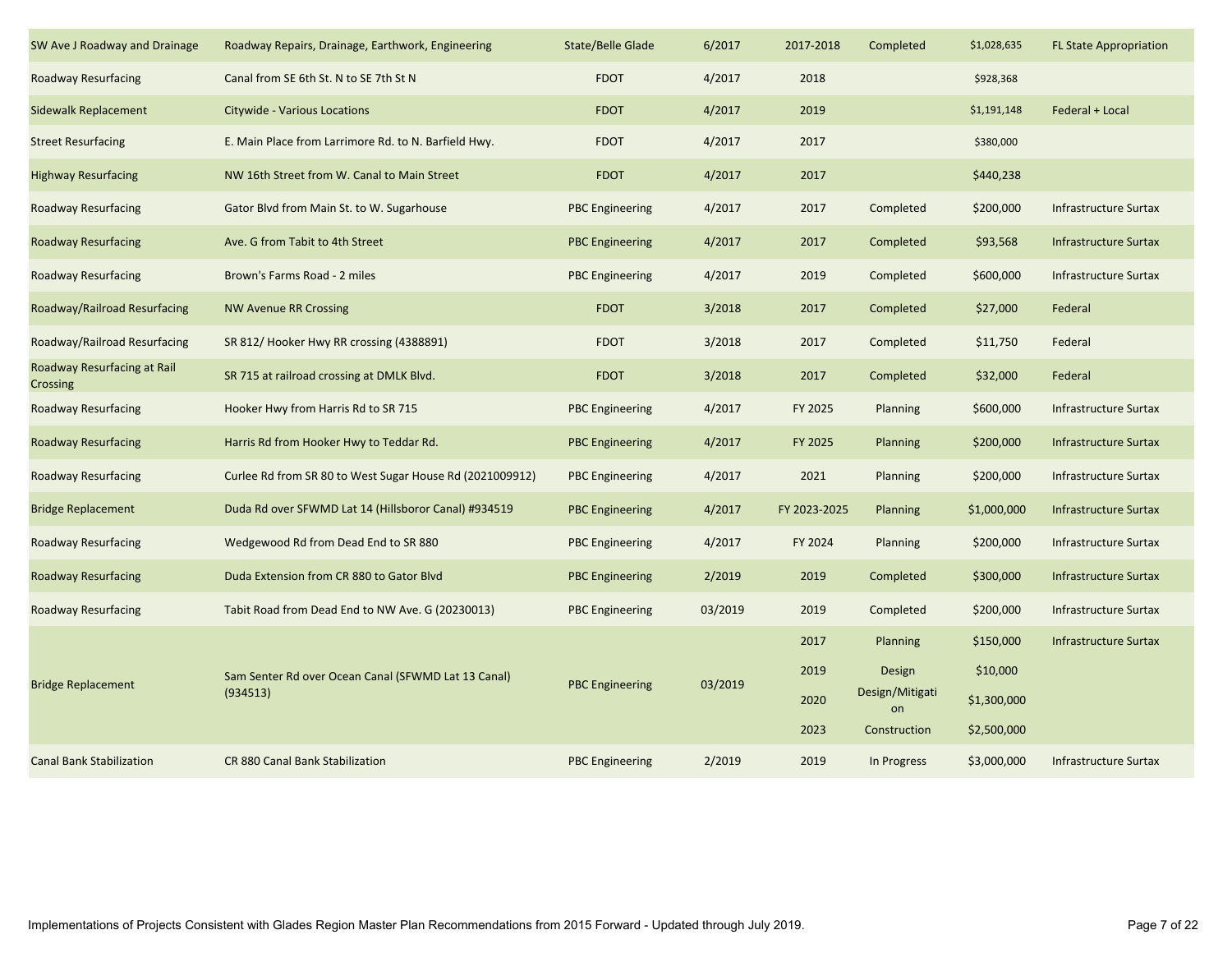| <b>Roadway Resurfacing</b>                                | <b>CR 880</b>                                                         | <b>PBC Engineering</b> | 2/2019  | 2019    | Completed     | \$900,000    | <b>Infrastructure Surtax</b>                                                              |
|-----------------------------------------------------------|-----------------------------------------------------------------------|------------------------|---------|---------|---------------|--------------|-------------------------------------------------------------------------------------------|
| <b>Roadway Resurfacing</b>                                | CR 880 from Duda Rd to the east for one mile                          | <b>PBC Engineering</b> | 4/2017  | 2017    | Completed     | \$215,000    |                                                                                           |
| <b>Bridge Replacement</b>                                 | CR 880 (OLD SR 80) over C-51 canal bridge replacement                 | <b>PBC Engineering</b> | 2/2019  | 2019    | Planning      | \$2,700,000  | Gas Tax & Infrastructure                                                                  |
|                                                           | (930940) (2015500)                                                    |                        | 03/2019 | 2020    | Construction  | \$3,500,000  | <b>Surtax</b>                                                                             |
| <b>Roadway Resurfacing</b>                                | Sam Senter Rd from CR 880 to Gator Blvd (2018009912)                  | <b>PBC</b> Engineering | 2/2019  | 2018    | In Progress   | \$200,000    | <b>Infrastructure Surtax</b>                                                              |
| Roadway Resurfacing and Lighting                          | Southern Blvd/SR 80 from railroad tracks to CR 880 (4292462)          | <b>FDOT</b>            | 6/2018  | 2016    | Completed     | \$20,874,760 | State & Federal                                                                           |
| <b>Roadway Resurfacing</b>                                | Hatton Hwy. From Gator Blvd to State Rd 80                            | <b>PBC</b> Engineering | 3/2018  | FY 2021 |               | \$300,000    | <b>Infrastructure Surtax</b>                                                              |
| <b>Roadway Resurfacing</b>                                | SR-15 from South of Morgan Rd to South of Shirley Dr<br>(4398431)     | <b>FDOT</b>            | 6/2017  | 2020    |               | \$4,576,019  | <b>District Dedicated</b><br>Revenue (State)                                              |
| <b>Signing and Pavement Markings</b>                      | US-27/SR-25 from PM 12.000 to south of South Bay (4399291)            | <b>FDOT</b>            | 6/2017  | 2021    |               | \$860,486    | <b>Highway Safety Profram</b><br>(Federal) & District<br><b>Dedicated Revenue (State)</b> |
| <b>Acceleration Lanes</b>                                 | US-27 at CR-827 & Okeelanta Rd Intersections (4399301)                | <b>FDOT</b>            | 6/2017  | 2021    |               | \$2,276,735  | <b>Advance Construction</b><br>NHPP (Federal)                                             |
| <b>Roadway Resurfacing</b>                                | CR 827 from CR 827A to North 1 mile                                   | <b>PBC Engineering</b> | 3/2018  | FY 2026 |               | \$200,000    | <b>Infrastructure Surtax</b>                                                              |
| <b>Glades Community Resurfacing and</b><br>Reconstruction | <b>Glades Area Street Resurfacing/Reconstruction</b>                  | State/Belle Glade      | 6/2018  | FY 2018 |               | \$1,000,000  | FY 2018 FL State<br>Appropriation                                                         |
| <b>Small County Outreach Program</b>                      | Barfield Hwy from E 7th St to E Main St (4420301)                     | State/Belle Glade      | 03/2019 | 2019    |               | \$3,428,000  | State funding per TIP                                                                     |
| <b>Roadway Resurfacing</b>                                | CR 827 from US 27 East 2 miles                                        | <b>PBC Engineering</b> | 3/2018  | FY 2026 |               | \$300,000    | <b>Infrastructure Surtax</b>                                                              |
| <b>Roadway Resurfacing</b>                                | Everglades/E Main St Canal to Canal St pedestrian bridge<br>(4331691) | <b>PBC Engineering</b> | 6/2017  | 2017    | Completed     | \$759,800    | <b>TAP-Trans. Alternatives</b><br>Program                                                 |
|                                                           | Total Number of Paving & Drainage Projects in Belle Glade:            |                        |         | 128     | <b>Total:</b> | \$74,127,612 |                                                                                           |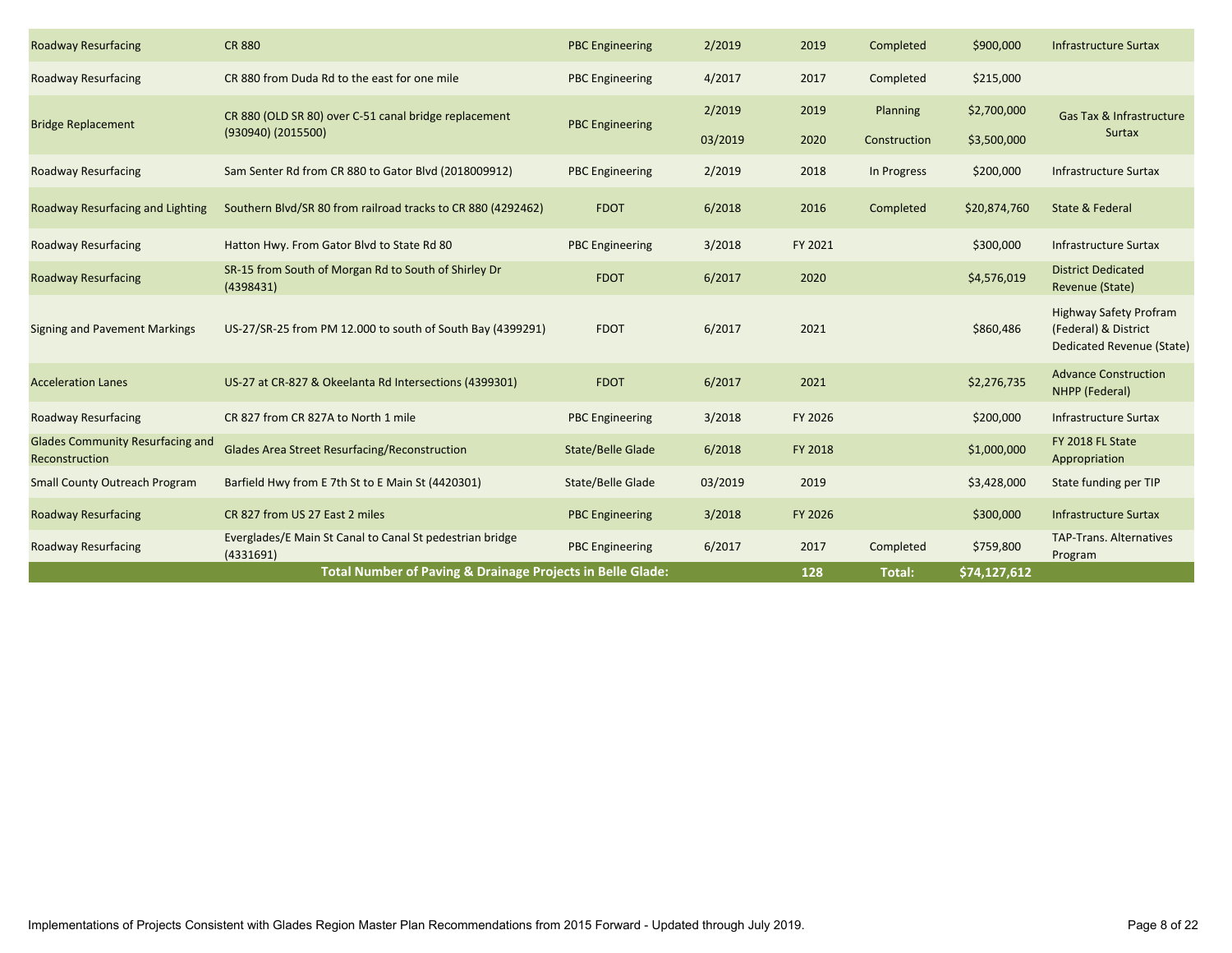#### **Water & Sewer**

| GL06 / 15-083 | Water Main Extension Connecting State Road 15 To State<br>Road 80-Installation Of 16" WM Inside The Former GCI To<br>Loop The System With The Pipe On State Road 15 (N. Main<br>Street) And State Road 80 (Hooker Highway).            | <b>PBC WUD</b> | 5/2016 | 2015          | Completed    | \$850,000   | <b>PBC</b> |
|---------------|----------------------------------------------------------------------------------------------------------------------------------------------------------------------------------------------------------------------------------------|----------------|--------|---------------|--------------|-------------|------------|
| 18-010        | WM & FM Relocation in Conflict with USACE wall Project                                                                                                                                                                                 | <b>PBC WUD</b> | 3/2018 | 2018          | Construction | \$165,000   | <b>PBC</b> |
| 13-052        | Installation Of 16" WM Along SR 15 From SR 80 To Gator Blvd.<br>Installation Of 12" WM Along Gator Blvd From SR 15 To E.<br>Sugarhouse Rd                                                                                              | <b>PBC WUD</b> | 5/2016 | 2015          | Completed    | \$2,500,000 | <b>PBC</b> |
| GL06 / 15-061 | Installation Of A New 12" WM Along W. Ave A From NW 2nd<br>St To Main St (SR 80) To Provide Water Service To A New CVS<br>Pharmacy At The SE Corner Of W Ave A & Main St                                                               | <b>PBC WUD</b> | 5/2016 | 2015          | Completed    | \$250,000   | <b>PBC</b> |
| 13-060        | SW Belle Glade WM & Services Replacement - Zone<br>1-Replacement Of Old 2", 4" And 6" WM Pipes With 6" & 8"<br>Pipes. Relocation Of Existing Water Service From The Back To<br>The Front Of The Properties                             | <b>PBC WUD</b> | 5/2016 | 2015          | Completed    | \$5,700,000 | <b>PBC</b> |
| GL07 / 15-067 | Belle Glade Old Hospital Water Main Rehabilitation                                                                                                                                                                                     | PBC WUD        | 5/2016 | 2015          | Completed    | \$200,000   | <b>PBC</b> |
| GL09 / 18-023 | Gravity Sewer Replacement along SW 5th St                                                                                                                                                                                              | <b>PBC WUD</b> | 3/2018 | 2019          | Completed    | \$150,000   | <b>PBC</b> |
| GL09 / 18-033 | Gravity Sewer Replacement along SW 3rd St                                                                                                                                                                                              | PBC WUD        | 3/2018 | 2019          | Completed    | \$150,000   | <b>PBC</b> |
| GL09 / 17-042 | Gravity Sewer Pipe Replacement Lift Station 8218                                                                                                                                                                                       | <b>PBC WUD</b> | 3/2018 | 2017          | Completed    | \$100,000   | <b>PBC</b> |
| CD12 / 15-072 | 2016 Telemetry Information Management System (TIMS)<br>Improvements- Project contains the following Lift Stations<br>located in the Glades: LS 8116, 8117, 8120, 8128, 8129, 8133,<br>8204, 8209, 8218, 8219, 8305, 8306, and LS 8307. | <b>PBC WUD</b> | 3/2018 | $2016 - 2017$ | Completed    | \$328,992   | <b>PBC</b> |
| CD12 / 16-027 | 2017 TIMS Improvements - Project contains the following Lift<br>Stations located in the Glades: LS 8102, 8111, 8112, 8127,<br>8137, 8203, 8210, 8213, 8214, 8216, 8217, 8220, 8221, 8241,<br>8242, and LS 8303.                        | <b>PBC WUD</b> | 3/2018 | $2017 - 2018$ | Construction | \$359,428   | <b>PBC</b> |
| CD07 / 18-021 | Gravity Sewer Pipe Replacement Lift Station 8220                                                                                                                                                                                       | <b>PBC WUD</b> | 3/2018 | 2019          | Completed    | \$200,000   | <b>PBC</b> |
| GL06 / 14-092 | <b>Aerial Crossing Replacement Priority 1</b>                                                                                                                                                                                          | <b>PBC WUD</b> | 3/2018 | 2016-2017     | Completed    | \$800,000   | <b>PBC</b> |
| GL06 / 14-037 | Water and Wastewater Improvement in Runyon Village                                                                                                                                                                                     | PBC WUD        | 3/2018 | 2017-2019     | Construction | \$750,000   | <b>PBC</b> |
| GL06 / 14-015 | SW Belle Glade WM Improvement-Zone 2 (limited by MLK<br>Blvd, Main St, W Canal St S and the rail road) & WM<br>Improvement Along SE Ave G                                                                                              | <b>PBC WUD</b> | 5/2016 | $2015 - 2016$ | Construction | \$3,000,000 | <b>PBC</b> |
|               |                                                                                                                                                                                                                                        |                |        |               |              |             |            |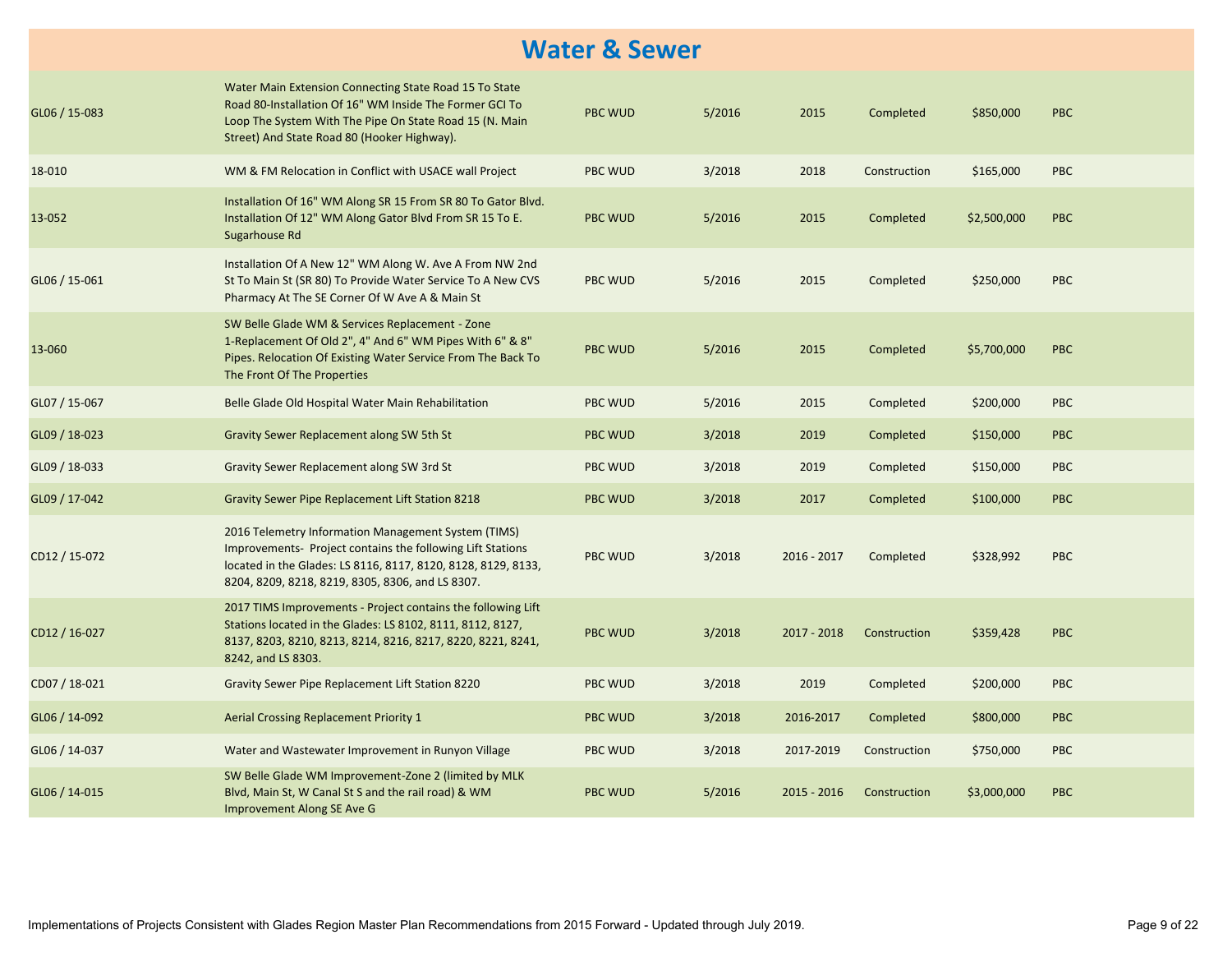|                  | • Glade Water Line Improvements Zone 3&4-Limited by Main<br>St, SE Ave G and E Canal S--Completed                                                                                                         |                                                        |         |             |                 |             |            |
|------------------|-----------------------------------------------------------------------------------------------------------------------------------------------------------------------------------------------------------|--------------------------------------------------------|---------|-------------|-----------------|-------------|------------|
| GL06 / 15-051    | • Areal Crossings Replacements Priority 2 and 3-Various<br>Locations<br>• Extension of 12-in WM from Gator Blvd and E. Sugar house<br>Rd to Duda Rd                                                       | <b>PBC WUD</b>                                         | 5/2016  | 2017        | Planning        | \$5,100,000 | PBC        |
| GL06 / 16-014    | Water And Force Main Replacement At Dr. Martin Luther King<br>Jr Blyd And SW 10th St                                                                                                                      | <b>PBC WUD</b>                                         | 5/2016  | 2016        | Completed       | \$300,000   | <b>PBC</b> |
| GL06 / 15-082    | Remove Abandoned Utilities In SFWMD Canal Right Of Way -<br>E Canal St North                                                                                                                              | <b>PBC WUD</b>                                         | 5/2016  | 2016 / 2017 | Completed       | \$300,000   | <b>PBC</b> |
| GL06 / 15-031    | Torry Island And Rim Canal Directional Bore                                                                                                                                                               | <b>PBC WUD</b>                                         | 5/2016  | On Hold     | Design          |             | <b>PBC</b> |
| GL06 / 16-037    | Water Main Replacement from E. Sugarhouse Rd to Duda Rd --<br>additonal funds added per DEP agreement No. LP50207                                                                                         | <b>PBC WUD</b>                                         | 03/2018 | 2017-2018   | Completed       | \$1,400,000 | <b>PBC</b> |
| GL06 / 16-053    | Water Main Replacement along SW 4th St, SW 8th St, SW 9th<br>St, and SW Ave F--additional funds added per DEP agreement<br>No. LP50207                                                                    | <b>PBC WUD</b>                                         | 3/2018  | 2019        | Completed       | \$2,300,000 | <b>PBC</b> |
| GL10 / 15-023    | Glades Priority 1 Lift Station Rehabilitation - Project contains<br>the following Lift Stations located in the Glades: LS 8118,<br>8130, 8135, 8146, and LS 8148.                                         | <b>PBC WUD</b>                                         | 3/2018  | 2019        | Completed       | \$1,123,413 | PBC        |
| CD08 / 15-096B   | Lift Station Rehabilitation Project B; Bid Package 1 - Project<br>contains the following Lift Stations located in the Glades: LS<br>8103, 8109, 8123, 8132, 8136, 8138, 8141, 8143, 8206, and LS<br>8223. | <b>PBC WUD</b>                                         | 3/2018  | 2018 / 2019 | Construction    | \$1,293,100 | <b>PBC</b> |
| CD08 / 15-096    | Lift Station Rehabilitation Project A; Bid Package 2 - Project<br>contains the following Lift Stations located in the Glades: LS<br>8104, 8110, 8113, 8134, 8212, and LS 8147.                            | <b>PBC WUD</b>                                         | 03/2018 | 2018/2019   | Construction    | \$610,000   | <b>PBC</b> |
| CD 08 / 17-064   | Improvements to Lift Stations 393, 1023, 5133, and Abidjan<br>Estates Lift Station - Project contains only the Abidjan Estates<br>LS located in the Glades.                                               | <b>PBC WUD</b>                                         | 3/2018  | 2018        | Design          | \$275,000   | <b>PBC</b> |
| GL06 / 18-002    | NW Belle Glade WM Improvement-Zone 3 (limited by Main<br>St, W Canal St S and the rail road)                                                                                                              | <b>PBC WUD</b>                                         | 2/2018  | 2018 - 2019 | Design          | \$3,500,000 | PBC        |
| GL08 / 17-058    | Force Main Improvements to Lift Station 8105                                                                                                                                                              | <b>PBC WUD</b>                                         | 3/2018  | 2019        | Completed       | \$200,000   | <b>PBC</b> |
| GL09 / 15-024    | Glades Priority 1 Collection System Rehabilitation Project                                                                                                                                                | <b>PBC WUD</b>                                         | 3/2018  | 2017-2019   | Completed       | \$3,000,000 | PBC        |
| GL 06 / 18 - 076 | WM Replacement of S Main St, SE Avenue K to Ice House                                                                                                                                                     | <b>PBC WUD</b>                                         | 10/2018 | 2018        | Design          | \$1,500,000 | PBC        |
| <b>CD08</b>      | Construction of a new lift station LS 8119; New force main to<br>service the new LS 8119 (4-in diameter, PVC, 1700 ft)                                                                                    | <b>PBC WUD</b>                                         | 5/2016  | 2016        | <b>Planning</b> | \$2,300,000 | <b>PBC</b> |
|                  |                                                                                                                                                                                                           | Total Number of Water & Sewer Projects in Belle Glade: |         |             |                 |             |            |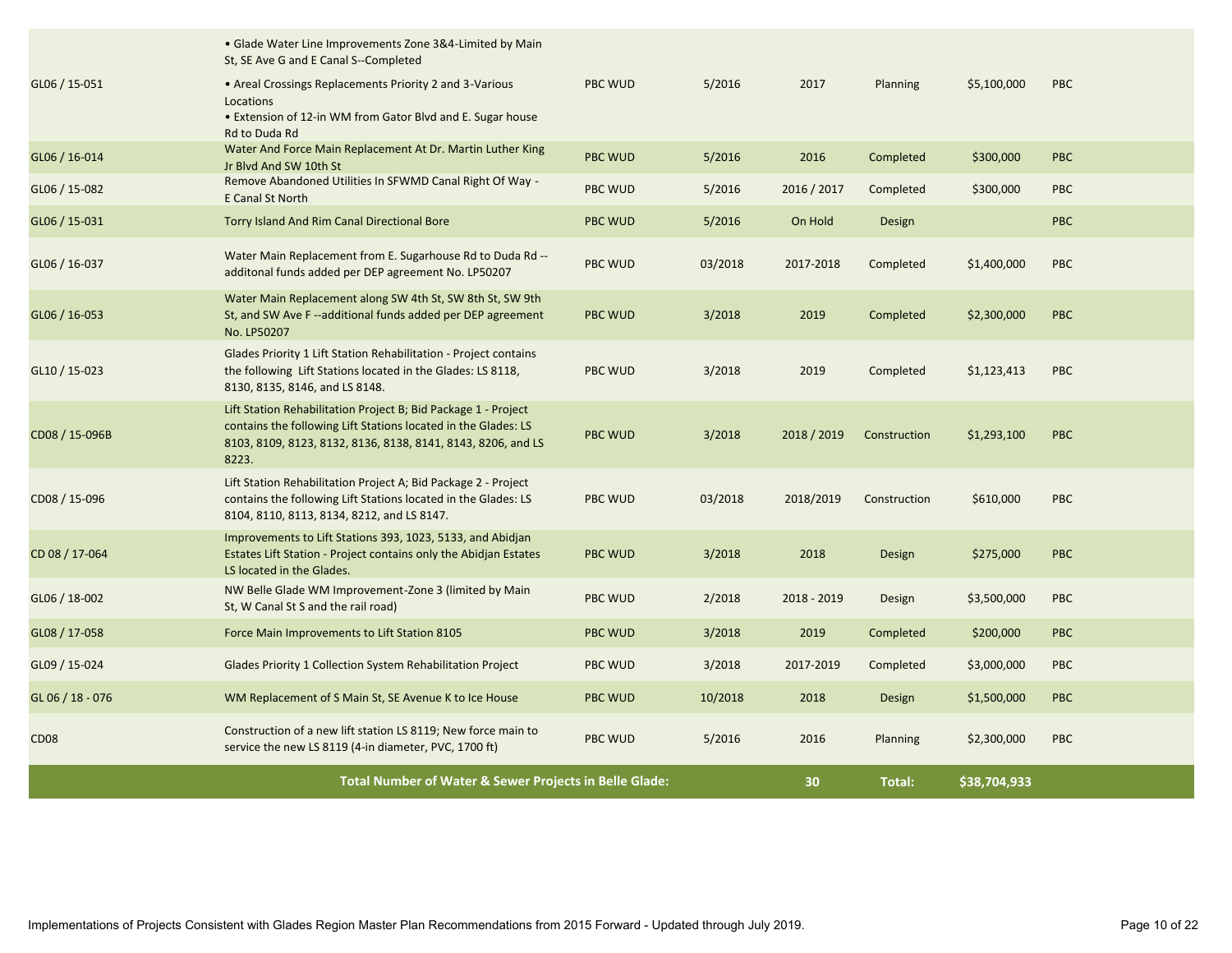#### **Public Transportation**

| Increased bus frequency from the<br>Mall at Wellington Green to West<br>Tech | Truncate Route 40 at Mall at Wellington Green (MWG) and<br>increase frequency to 20 minutes from MWG to West Tech<br>and eventually to future Inland Logistics Center (ILC)<br>4 buses @ \$2.4M / Operational cost \$3,206,160 | <b>PBC Palm Tran</b>                 | 5/2016  |              | Planning    | \$5,606,160 |                                                                                     |  |  |
|------------------------------------------------------------------------------|--------------------------------------------------------------------------------------------------------------------------------------------------------------------------------------------------------------------------------|--------------------------------------|---------|--------------|-------------|-------------|-------------------------------------------------------------------------------------|--|--|
|                                                                              | Total Number of Public Transportation Projects in Belle Glade:                                                                                                                                                                 |                                      |         | $\mathbf{1}$ | Total:      | \$5,606,160 |                                                                                     |  |  |
| <b>Parks &amp; Recreation</b>                                                |                                                                                                                                                                                                                                |                                      |         |              |             |             |                                                                                     |  |  |
| <b>Pioneer Park</b>                                                          | <b>Glades Pioneer Park Fitness Zone</b>                                                                                                                                                                                        | PBC Parks &<br>Recreation/HUD        | 6/2018  | 2019         | In progress | \$295,000   | Infrastructure Surtax                                                               |  |  |
| <b>Lyons Park Tennis Courts</b>                                              | Rehabilitation of tennis courts                                                                                                                                                                                                | <b>Belle Glade</b>                   | 5/2016  | 2016         | Completed   | \$8,900     | <b>Belle Glade</b>                                                                  |  |  |
| Mace Park                                                                    | Rehabilitation of dugouts at the baseball parks                                                                                                                                                                                | <b>Belle Glade</b>                   | 5/2016  | 2016         | Completed   | \$2,700     | <b>Belle Glade</b>                                                                  |  |  |
| <b>Marina Observation Tower</b>                                              | Construction of an observation tower at the marina.                                                                                                                                                                            | <b>Belle Glade</b>                   | 5/2016  | 2017         | In Progress | \$50,000    | 2015-2016 Florida<br><b>Recreation Development</b><br>Assistance Program<br>(FRDAP) |  |  |
| <b>Pioneer Park</b>                                                          | Light Replacement - Tennis and Basketball Courts                                                                                                                                                                               | PBC Parks &<br>Recreation            | 6/2018  | 2018         | Planning    | \$200,000   | <b>Infrastructure Surtax</b>                                                        |  |  |
| Pioneer Park                                                                 | Field 2 Light Replacement                                                                                                                                                                                                      | PBC Parks &<br>Recreation            | 6/2018  | 2018         | Planning    | \$100,000   | Infrastructure Surtax                                                               |  |  |
| Pioneer Park                                                                 | Athletic Facilities Improvement, Sports Turf                                                                                                                                                                                   | <b>PBC Parks &amp;</b><br>Recreation | 4/2017  | 2017-2026*   | Planning    | \$2,000,000 | <b>Infrastructure Surtax</b>                                                        |  |  |
| Pioneer Park                                                                 | Pathway Repairs                                                                                                                                                                                                                | PBC Parks &<br>Recreation            | 10/2017 | 2018         | Completed   | \$20,000    | <b>Infrastructure Surtax</b>                                                        |  |  |
| <b>Pioneer Park</b>                                                          | Playground with Swings Replacement                                                                                                                                                                                             | PBC Parks &<br>Recreation            | 10/2017 | 2019         | Design      | \$80,500    | <b>Infrastructure Surtax</b>                                                        |  |  |
| <b>Pioneer Park</b>                                                          | <b>Residence Trailer</b>                                                                                                                                                                                                       | PBC Parks &<br>Recreation            | 6/2018  | 2019         | Completed   | \$150,000   | <b>Infrastructure Surtax</b>                                                        |  |  |
| Pioneer Park                                                                 | Orange Bowl Multipurpose Field                                                                                                                                                                                                 | <b>HES Strategic Planning</b>        | 6/2018  | 2018         | Design      | \$3,000,000 | <b>Infrastructure Surtax</b>                                                        |  |  |
| Pioneer Park                                                                 | Playground at Picnic Shelter Replacement                                                                                                                                                                                       | PBC Parks &<br>Recreation            | 10/2017 | 2019         | Design      | \$30,000    | Infrastructure Surtax                                                               |  |  |
| <b>Pioneer Park</b>                                                          | Street/Parking Lot Lighting Replacement - LED Lights                                                                                                                                                                           | PBC Parks &<br>Recreation            | 4/2017  | 2017-2026*   | Planning    | \$60,000    | <b>Infrastructure Surtax</b>                                                        |  |  |
|                                                                              | <b>Total Number of Parks &amp; Recreation Projects in Belle Glade:</b>                                                                                                                                                         |                                      |         | 10           | Total:      | \$5,997,100 |                                                                                     |  |  |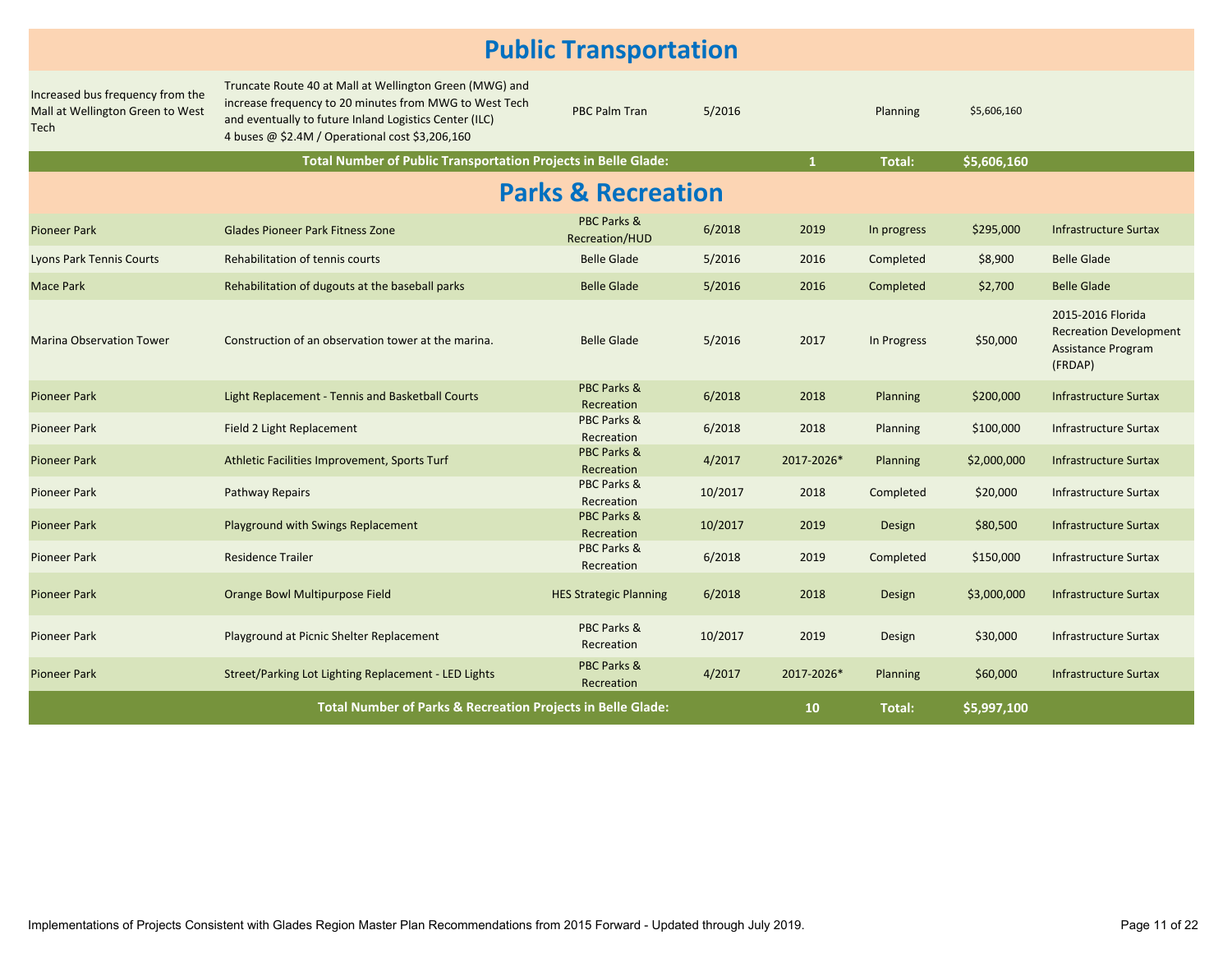#### **Public Facilities**

| <b>Adaptive Reuse Project</b>                 | Redevelopment of the former Belle Glade Water Treatment<br>Plant. The City proposes to demolish, recycle, haul and<br>dispose of all remaining structures and debris from the<br>premises. It is anticipated the City will develop the site for<br>public purposes. | <b>Belle Glade</b>          |         | 2016       | April - June<br>2016 |              |                                    |  |  |  |
|-----------------------------------------------|---------------------------------------------------------------------------------------------------------------------------------------------------------------------------------------------------------------------------------------------------------------------|-----------------------------|---------|------------|----------------------|--------------|------------------------------------|--|--|--|
| <b>Bill Bailey Community Center</b>           | Renovation of the community center                                                                                                                                                                                                                                  | PBC HES/HUD                 | 5/2016  | 2016       | Completed            | \$560,000    | <b>CDBG</b>                        |  |  |  |
| <b>Belle Glade Airport</b>                    | A/P Maintenance Facility                                                                                                                                                                                                                                            | <b>FDOT</b>                 | 4/2017  | 2018-2019  |                      |              |                                    |  |  |  |
| <b>West Tech Education Center</b>             | <b>Facility Improvements</b>                                                                                                                                                                                                                                        | PBC/West Tech               | 4/2017  | 2017-2026* | <b>Planning</b>      | \$11,471,714 | <b>Infrastructure Surtax</b>       |  |  |  |
| Lakeshore Civic Center                        | Improvements to Facility                                                                                                                                                                                                                                            | <b>Belle Glade/HES</b>      | 03/2019 | 2016-2017  | Completed            | \$336,000    |                                    |  |  |  |
|                                               | The Number of Public Facilities Projects in Belle Glade:                                                                                                                                                                                                            |                             |         | 5.         | Total:               | \$12,367,714 |                                    |  |  |  |
| <b>Housing/Commercial Structures</b>          |                                                                                                                                                                                                                                                                     |                             |         |            |                      |              |                                    |  |  |  |
| Demolition of 7 structures                    | Demolition of unsafe, uninhabited structures                                                                                                                                                                                                                        | PBC HES/HUD                 | 5/2016  | 2016       | Completed            | \$91,392     | <b>NSP</b>                         |  |  |  |
| Demolition of 1 structure                     | Demolition of unsafe, uninhabited structure                                                                                                                                                                                                                         | PBC HES/HUD                 | 5/2016  | 2017       | Planned              | \$11,290     | <b>NSP</b>                         |  |  |  |
| Demolition                                    | Demolition of the old water treatment plant                                                                                                                                                                                                                         | PBC HES/Belle Glade         | 5/2016  | 2016       | In progress          | \$107,445    | PBC SWA grant program              |  |  |  |
| Roofs Replaced                                | Roof replacements program - 45 per year for 10 yrs.                                                                                                                                                                                                                 | <b>BGHA</b>                 | 4/2017  | 2017-2027  |                      |              | <b>BGHA O&amp;M Funds</b>          |  |  |  |
| Cabinets, Counter tops, Flooring              | BGHA - update/replace home interiors                                                                                                                                                                                                                                | <b>BGHA</b>                 | 4/2017  | 2017-2018  |                      |              | <b>BGHA O&amp;M Funds</b>          |  |  |  |
| <b>HOME Purchase Assistance</b>               | 1 Unit Purchased through Federal HOME purchase assistance<br>program                                                                                                                                                                                                | <b>PBC HES</b>              | 3/2018  | 2016       | Completed            | \$187,146    | <b>HOME</b>                        |  |  |  |
| Housing Rehabilitation-Single Family<br>Homes | Housing Rehabilitation of owner-occupied units (2 units)                                                                                                                                                                                                            | PBC HES                     | 3/2018  | 2016       | Completed            | \$86,667     | <b>SHIP</b>                        |  |  |  |
| Housing Rehabilitation-Single Family<br>Homes | Housing Rehabilitation of owner-occupied units (4 units)                                                                                                                                                                                                            | PBC HES                     | 3/2018  | 2017       | Completed            | \$187,885    | <b>SHIP</b>                        |  |  |  |
| Purchase Assistance Program                   | Purchase of Single Family Home through UHT and SHIP (2)<br>units)                                                                                                                                                                                                   | PBC HES                     | 3/2018  | 2017       | Completed            | \$39,700     | <b>SHIP &amp; UHT</b>              |  |  |  |
| <b>Multi-family Development</b>               | Site of Old City Hall--mixed use with rental Apts. (4 units)                                                                                                                                                                                                        | <b>PBC HES</b>              | 3/2018  | 2016       | Completed            | \$1,028,000  | Section 108                        |  |  |  |
| Multi-Family Development                      | Calusa Estates--114 units                                                                                                                                                                                                                                           | PBC HES                     | 3/2018  | 2017       | Completed            | \$23,900,363 | <b>SHIP-Tax Credit</b>             |  |  |  |
| <b>Multi-family Development</b>               | Covenant Villas--144 units                                                                                                                                                                                                                                          | PBC HES/PBCHFA              | 3/2018  | 2017       | Completed            | \$22,000,000 | Loan/SHIP/HOME/PBCHFA<br>/DRI2     |  |  |  |
| <b>Multi-family Development</b>               | Canal Front Apartments--29 units                                                                                                                                                                                                                                    | PBC HES                     | 3/2018  | 2018       | In Progress          | \$1,654,012  |                                    |  |  |  |
| <b>Multi-family Development</b>               | Amelia Estates--42 units                                                                                                                                                                                                                                            | PBC HES                     | 3/2018  | 2017       | Completed            | \$6,650,000  | <b>UHTF</b>                        |  |  |  |
| <b>Covenant Villas</b>                        | Extensive renovation of 131 units                                                                                                                                                                                                                                   | PBC HES/HUD/<br>State/PBCHA | 4/2017  | 2017       |                      |              | Housing Credits/HOME/<br>SHIP/Loan |  |  |  |
|                                               | Total Number of Housing/Commercial Structures Projects in Belle Glade:                                                                                                                                                                                              |                             |         | 933        | <b>Total:</b>        | \$55,943,900 |                                    |  |  |  |

Implementations of Projects Consistent with Glades Region Master Plan Recommendations from 2015 Forward - Updated through July 2019.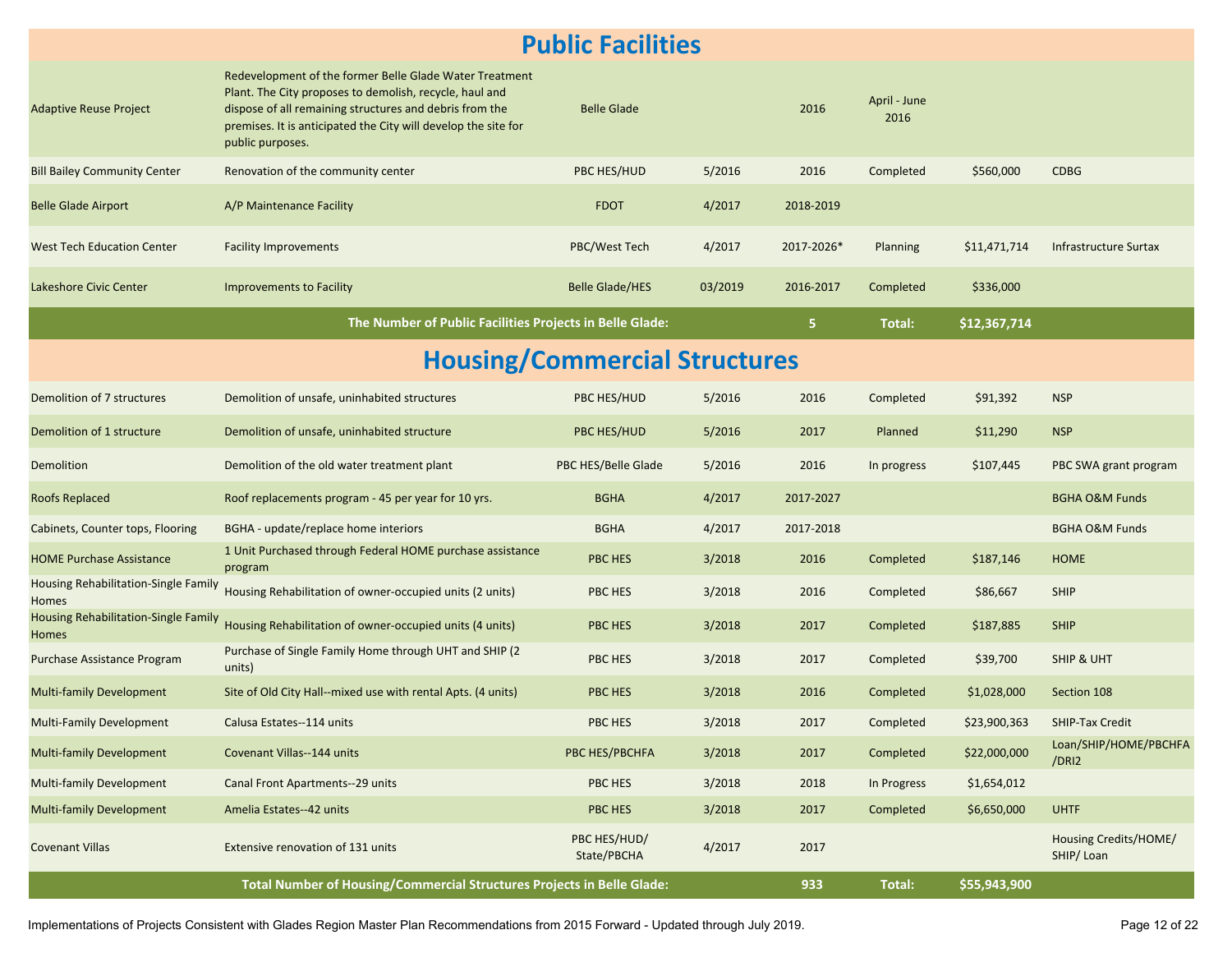#### **Public Services**

| <b>Code Enforcement</b>                          | Salaries for code enforcement officers                                                                                                                                                    | PBC HES/HUD/Belle<br>Glade                                              | 5/2016  | 2015           | Complete    | \$119,406   | <b>CDBG</b>                                  |
|--------------------------------------------------|-------------------------------------------------------------------------------------------------------------------------------------------------------------------------------------------|-------------------------------------------------------------------------|---------|----------------|-------------|-------------|----------------------------------------------|
| <b>Redlands Christian Migrant</b><br>Association | Provides comprehensive child development services for low<br>and moderate income children.                                                                                                | PBC HES/HUD/<br><b>Redlands Christian</b><br><b>Migrant Association</b> | 5/2016  | 2016           | Complete    | \$10,569    | <b>CDBG</b>                                  |
| <b>Redlands Christian Migrant</b><br>Association | Provides comprehensive child development services for low<br>and moderate income children.                                                                                                | <b>PBC</b><br>HES/HUD/Redlands<br><b>Christian Migrant</b>              | 03/2019 | 2019           | In progress | \$14,495    | <b>CDBG</b>                                  |
| Sickle Cell Foundation                           | Provides comprehensive case management to persons living<br>in the Glades area of PBC with sickle cell disease or sickle cell<br>trait.                                                   | PBC HES/HUD/ Sickle<br><b>Cell Foundation</b>                           | 5/2016  | 2016           | Complete    | \$13,588    | <b>CDBG</b>                                  |
| <b>Sickle Cell Foundation</b>                    | Provides comprehensive case management to persons living<br>in the Glades area of PBC with sickle cell disease or sickle cell<br>trait.                                                   | PBC HES/HUD/Sickle<br><b>Cell Foundation</b>                            | 03/2019 | 2019           | In progress | \$17,877    | <b>CDBG</b>                                  |
| <b>Glades West Tech</b>                          | Development of a comprehensive HVAC and maintenance<br>technician training program using West Tech as well as other<br>facilities designed to meet Glades occupational training<br>needs. | Glades West Tech                                                        | 5/2016  |                |             | \$1,471,714 | 2016 State Legislature<br>Appropriation      |
| <b>Code Enforcement</b>                          | Support code enforcement activities in target areas                                                                                                                                       | PBC HES/HUD/Belle<br>Glade                                              | 4/2017  | 2016-2017      | Completed   | \$119,645   | <b>CDBG</b>                                  |
| Code Enforcement                                 | Support code enforcement activities in target areas                                                                                                                                       | PBC HES/HUD/Belle<br>Glade                                              | 4/2017  | 2017-2018      | Completed   | \$150,447   | <b>CDBG</b>                                  |
| Code Enforcement                                 | Support code enforcement activities in target areas                                                                                                                                       | PBC HES/HUD/Belle<br>Glade                                              | 03/2019 | 2019           | In Progress | \$148,214   | <b>CDBG</b>                                  |
|                                                  |                                                                                                                                                                                           |                                                                         |         | $\overline{7}$ | Total:      | \$2,065,955 |                                              |
|                                                  | <b>Total Number of Public Services Projects in Belle Glade:</b>                                                                                                                           |                                                                         |         |                |             |             |                                              |
|                                                  |                                                                                                                                                                                           | <b>Economic Development</b>                                             |         |                |             |             |                                              |
| <b>Local Business</b>                            | <b>Myr's Management Services</b>                                                                                                                                                          | <b>PBC HES</b>                                                          | 3/2018  | In pipeline    | In pipeline | \$250,811   | Section 108/IRP/other<br>financing           |
| <b>Local Business</b>                            | Radise                                                                                                                                                                                    | PBC HES                                                                 | 3/2018  | In pipeline    | In pipeline | \$570,000   | Section 108/Other<br>Financing               |
| <b>Local Business</b>                            | Canal Front--15 Jobs created                                                                                                                                                              | PBC HES                                                                 | 3/2018  | 2016           | Completed   | \$2,322,290 | Section 108/Other<br>financing               |
| <b>Local Business</b>                            | Glades Plaza #2--15 jobs created                                                                                                                                                          | PBC HES                                                                 | 3/2018  | 2017           | Completed   | \$514,000   | Section 108/IRP<br>loan/other financing      |
| <b>Local Business</b>                            | Madina Sod--6 Jobs to be created                                                                                                                                                          | PBC HES                                                                 | 3/2018  | 2018           | Completed   | \$227,304   | Section 108/IRP<br>loan/other financing      |
| <b>Local Business</b>                            | Old City Hall - 15 jobs committed / 8 created                                                                                                                                             | PBC HES                                                                 | 03/2019 | 2016           | Completed   | \$1,932,260 | Section 108/IRP/Energy<br>and BEDI financing |
| <b>Local Business</b>                            | 200 SW Avenue E Belle Glade                                                                                                                                                               | <b>PBC HES</b>                                                          | 03/2019 | 2018           | In pipeline | \$182,692   | <b>IRP Loan Financing</b>                    |
| West Tech Pre Apprenticeship<br>Program          | Vocational training in trades such as plumbing, HVAC,<br>carpentry, electrical and welding.                                                                                               | State/West Tech                                                         | 5/2016  |                | In Progress | \$1,721,714 | 2016 State Legislature<br>Appropriation      |
| <b>Local Business</b>                            | Project Paper: Create 40 new jobs during the first two years<br>and retain 150 existing jobs                                                                                              | PBC HES                                                                 | 09/2018 | 2019           | In Progress | \$478,873   | <b>PBC</b>                                   |
|                                                  | Total Number of Economic Development Projects in Belle Glade:                                                                                                                             |                                                                         |         | 9              | Total:      | \$8,199,944 |                                              |

Implementations of Projects Consistent with Glades Region Master Plan Recommendations from 2015 Forward - Updated through July 2019.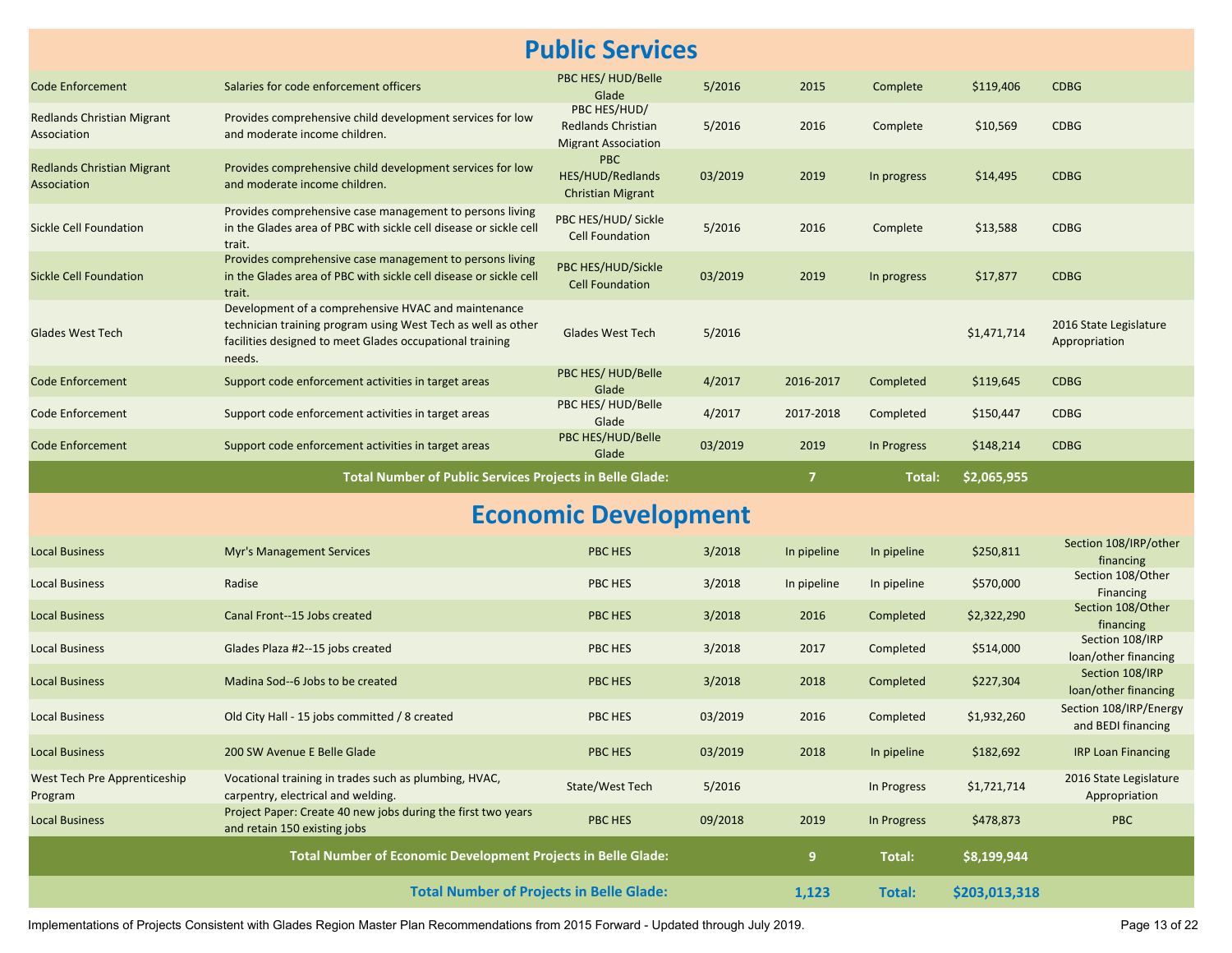\* As Infrastructure Surtax revenue is generated through 2026, projects will be completed in the order in which they were prioritized. \*\* The date that the project was sourced and added to this list.





### **Implementation of Projects Consistent with Glades Region Master Plan Recommendations from 2015**

**Forward**

## **City of Pahokee**

| <b>Project</b>                   | <b>Description</b>                                                    | Implementing<br><b>Entity</b>       | <b>Origination</b><br>Date** | <b>Timeline</b> | <b>Status</b> | Cost        | <b>Funding Source</b>            |
|----------------------------------|-----------------------------------------------------------------------|-------------------------------------|------------------------------|-----------------|---------------|-------------|----------------------------------|
|                                  |                                                                       | <b>Roads, Paving &amp; Drainage</b> |                              |                 |               |             |                                  |
|                                  | Expand Aircraft Parking Apron (4401011)                               |                                     |                              | 2020            |               | 1,500,000   |                                  |
| Palm Beach County Glades Airport | Additional hangar facilities & supporting infrastructure<br>(4346161) | <b>Palm Beach County</b>            | 03/2018                      | 2019            |               | 2,000,000   | <b>State PTO and local funds</b> |
|                                  | Infrastructure and site improvements (4420131)                        |                                     |                              | 2021            |               | 2,000,000   |                                  |
| <b>Main Street</b>               | <b>Main Street Improvements</b>                                       | <b>PBC</b> Engineering              | 4/2017                       |                 |               | \$530,000   | <b>PBC</b>                       |
| <b>1st Street</b>                | <b>1st Street Improvements</b>                                        | <b>PBC Engineering</b>              | 4/2017                       |                 |               | \$450,000   | <b>PBC</b>                       |
| Roadway Resurfacing              | Eldorado Dr from Pee Hokey Dr to Muck City Road (20230014)            | <b>PBC</b> Engineering              | 4/2017                       | FY 2023         | Planning      | \$200,000   | Infrastructure Surtax            |
| <b>Roadway Resurfacing</b>       | Seville St from Pee Hokey Dr to Muck city Rd (20230015)               | <b>PBC</b> Engineering              | 4/2017                       | FY 2023         | Planning      | \$200,000   | Infrastructure Surtax            |
| <b>Roadway Resurfacing</b>       | Joe Louis Blvd from Dead End to Muck City Rd (20230016)               | <b>PBC</b> Engineering              | 4/2017                       | FY 2023         | Planning      | \$200,000   | Infrastructure Surtax            |
| Roadway Resurfacing              | Muck City Rd. from SR 700 to State Market Rd                          | <b>PBC Engineering</b>              | 3/2018                       | FY 2024         | Planning      | \$800,000   | Infrastructure Surtax            |
| <b>Stormwater Improvements</b>   | Pahokee Glades Citizens Villa Stormwater Improvements                 | State/Pahokee                       | 6/2017                       | 2017-2018       |               | \$635,000   | <b>FL State Appropriation</b>    |
| East Lake Village                | Improvement to the storm water drainage and canal                     | State/Pahokee                       | 6/2017                       | 2017-2018       |               | \$750,000   | <b>FL State Appropriation</b>    |
| <b>Roadway Resurfacing</b>       | McClure Rd from Lake Ave to Rim Canal Rd (4403911)                    | State/Pahokee                       | 6/2017                       | 2018            |               | \$3,427,543 | <b>FDOT</b>                      |
|                                  | 11                                                                    | <b>Total:</b>                       | \$12,692,543                 |                 |               |             |                                  |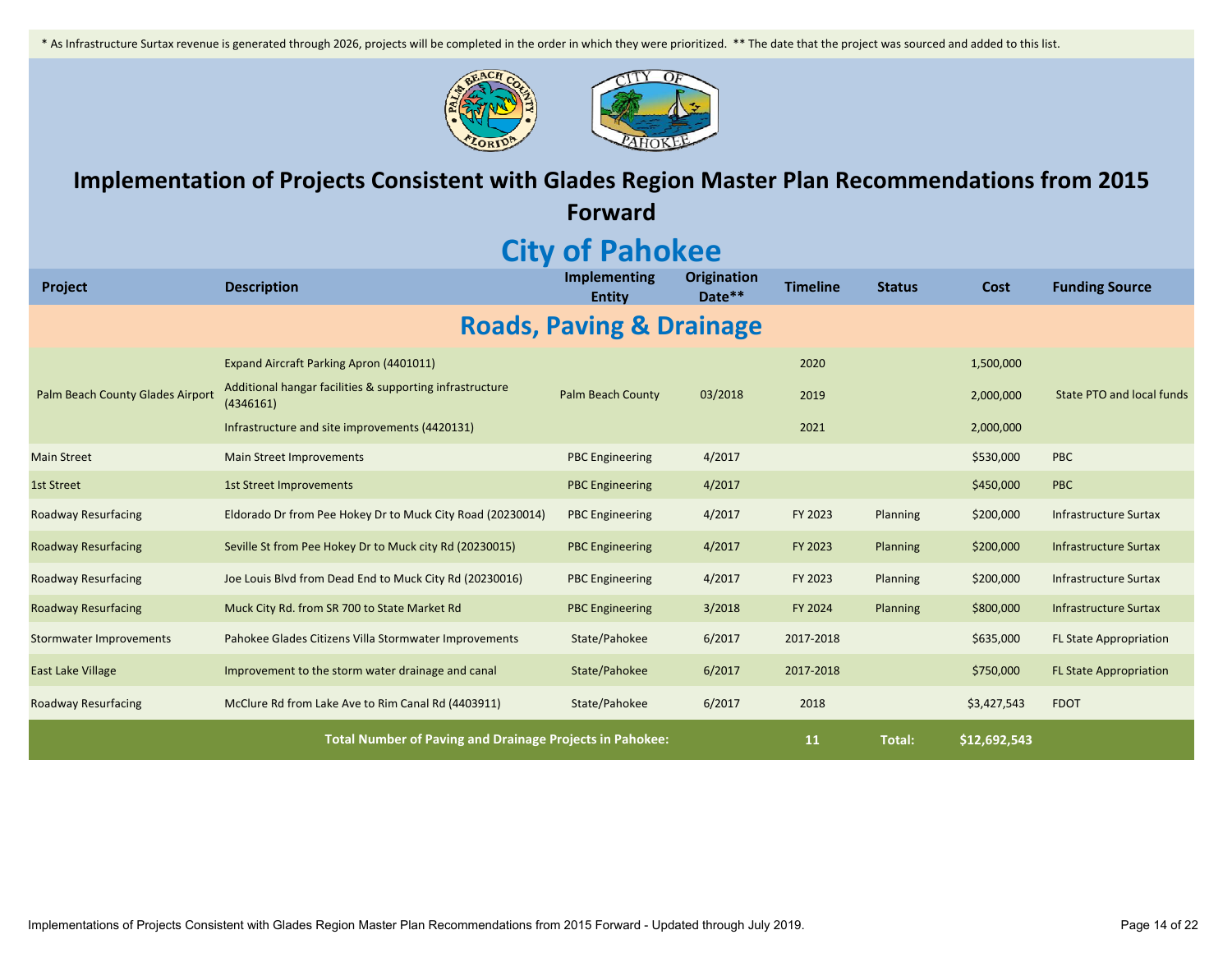| <b>Water &amp; Sewer</b>                              |                                                                                                                                                                                       |                                 |        |              |             |             |                                                   |  |  |
|-------------------------------------------------------|---------------------------------------------------------------------------------------------------------------------------------------------------------------------------------------|---------------------------------|--------|--------------|-------------|-------------|---------------------------------------------------|--|--|
| GL06 / 17-060                                         | WM Replacement along Barfield Hwy and E 7th St; WM<br><b>Improvement within Barfield MHP</b>                                                                                          | <b>PBC WUD</b>                  | 3/2018 | 2019         | Design      | \$1,000,000 | <b>PBC</b>                                        |  |  |
| GL06 / 18-056                                         | 12" Water Main along E. Main St. from SR 15 to S. State<br><b>Market Road</b>                                                                                                         | <b>PBC WUD</b>                  | 3/2018 | 2019         | Design      | \$2,000,000 | <b>PBC</b>                                        |  |  |
| <b>Aerial Canal Crossings</b><br>Replacements, 14-092 | Aerial Crossing Replacement (Various Locations) - Priority 1                                                                                                                          | <b>PBC WUD</b>                  | 5/2016 | 2015         | Completed   | \$750,000   | <b>PBC</b>                                        |  |  |
| <b>Aerial Canal Crossings</b><br>Replacements 17-077  | Aerial Canal Crossings Replacements, Priority 2 and Various<br>Locations. Project contains four aerial crossing<br>rehabilitation/replacements in the Glades                          | <b>PBC WUD</b>                  | 5/2016 | 2016         | Design      | \$670,000   | <b>PBC</b>                                        |  |  |
| GL06 / 18-058                                         | Garden PI, North Juniper and Kismet Avenue WM<br>improvments                                                                                                                          | <b>PBC WUD</b>                  | 5/2018 | 2018         | Design      | \$1,000,000 | <b>PBC</b>                                        |  |  |
|                                                       | Total Number of Water & Sewer Projects in Pahokee:                                                                                                                                    |                                 |        | 5.           | Total:      | \$5,420,000 |                                                   |  |  |
|                                                       |                                                                                                                                                                                       | <b>Public Transportation</b>    |        |              |             |             |                                                   |  |  |
| 4914 E. Main Street at Recreation<br>Center           | <b>Outfront Shelter Installation</b>                                                                                                                                                  | <b>PBC Palm Tran</b>            | 4/2017 | 2017         | Planning    | \$18,000    |                                                   |  |  |
|                                                       | Total Number of Water & Sewer Projects in Pahokee:                                                                                                                                    |                                 |        | $\mathbf{1}$ | Total:      | \$18,000    |                                                   |  |  |
| <b>Parks &amp; Recreation</b>                         |                                                                                                                                                                                       |                                 |        |              |             |             |                                                   |  |  |
| Lake Okeechobee Wave<br><b>Attenuation Project</b>    | Lake Okeechobee Wave Attenuation Project / Pahokee<br>Marina                                                                                                                          | <b>State</b>                    | 5/2016 | 2016         |             | \$1,000,000 | 2016 State Legislature<br>Appropriation           |  |  |
| Pahokee Marina Improvements                           | Pahokee City Marina; Dock repair, marina access, and replace<br>amenities                                                                                                             | State                           | 6/2018 | 2018-2019    | In progress | \$990,000   | FY 2018-2019<br>appropriation request<br>approved |  |  |
| <b>Marina Floating Dock Repair</b>                    | Repair floating dock system at the Pahokee marina                                                                                                                                     | Federal                         | 5/2016 | 2016         | In progress | \$779,000   |                                                   |  |  |
| Pahokee Commissioners Park<br>Improvement             | New playground equipment, improved landscaping, pavilions,<br>barbeque grills, benches, etc.                                                                                          | Pahokee                         | 5/2016 | 2016         | Completed   | \$75,000    |                                                   |  |  |
| <b>MLK Park Playground</b>                            | Installation of a new playground.                                                                                                                                                     | Pahokee                         | 5/2016 | 2016         | In progress | \$28,535    | KaBoom Grant                                      |  |  |
| Pahokee Commissioners Park<br>Improvement             | Repair and renovate recreational tennis courts; construct<br>additional parking, fix decaying paving, install playground<br>equipment, restore and replace recreational shelter, etc. | PBC Parks &<br>Recreation/State | 6/2017 | 2017-2018    | In progress | \$550,000   | <b>FL State Appropriation</b>                     |  |  |
| Paul Rardin Park                                      | <b>Playground Renovation</b>                                                                                                                                                          | <b>HES Strategic Planning</b>   | 6/2018 | 2018         | Completed   | \$100,102   | Infrastructure Surtax                             |  |  |
| Paul Rardin Park                                      | Playground Replacement                                                                                                                                                                | <b>HES Strategic Planning</b>   | 6/2018 | 2017-2026*   | Design      | \$52,750    | Infrastructure Surtax                             |  |  |
| <b>Duncan Padget Park</b>                             | <b>Restroom Replacement</b>                                                                                                                                                           | PBC Parks &<br>Recreation       | 4/2017 | 2017-2026*   | Planning    | \$270,000   | <b>Infrastructure Surtax</b>                      |  |  |
| Duncan Padget Park                                    | Sewer/Septic                                                                                                                                                                          | PBC Parks &<br>Recreation       | 4/2017 | 2017-2026*   | Planning    | \$50,000    | <b>Infrastructure Surtax</b>                      |  |  |
| <b>Duncan Padget Park</b>                             | <b>Sports Lighting Replacement</b>                                                                                                                                                    | PBC Parks &<br>Recreation       | 4/2017 | 2017-2026*   | Planning    | \$100,000   | <b>Infrastructure Surtax</b>                      |  |  |
| Duncan Padget Park                                    | <b>Sports Court Replacement</b>                                                                                                                                                       | PBC Parks &<br>Recreation       | 4/2017 | 2017-2026*   | Planning    | \$135,000   | <b>Infrastructure Surtax</b>                      |  |  |
|                                                       | <b>Total Number of Parks &amp; Recreation Projects in Pahokee:</b>                                                                                                                    |                                 |        | 12           | Total:      | \$4,130,387 |                                                   |  |  |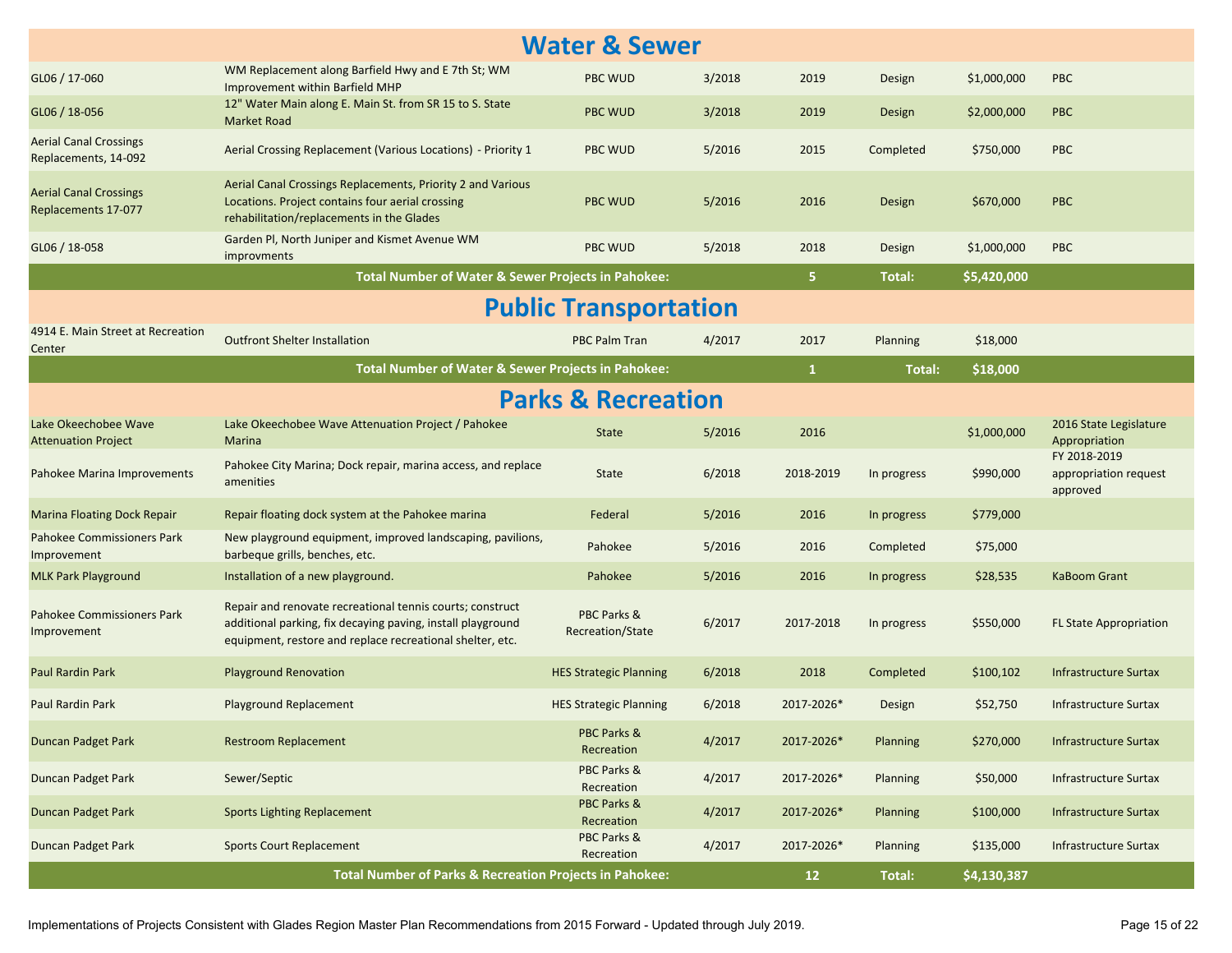| <b>Public Facilities</b>                              |                                                                                                                                                                                                        |                               |         |              |                       |              |                                                     |  |  |  |
|-------------------------------------------------------|--------------------------------------------------------------------------------------------------------------------------------------------------------------------------------------------------------|-------------------------------|---------|--------------|-----------------------|--------------|-----------------------------------------------------|--|--|--|
| Pahokee - Old Pahokee High School<br>Gymnasium        | Update the gymnasium's code and additional updates to the<br>facility (HVAC replacement, floor, restrooms, classrooms,<br>weight room, etc.)                                                           | PBC/HUD/ Pahokee              | 5/2016  | 2015 - 2016  | In progress           | \$2,400,000  | <b>CDBG</b> ; Private benefactor                    |  |  |  |
| Pahokee - Old Pahokee High School<br>Gymnasium        | Improvements to the gymnasium                                                                                                                                                                          | PBC/HUD/Pahokee               | 03/2019 | 2019         | In progress           | \$750,855    | <b>CDBG</b>                                         |  |  |  |
| Pahokee Marina                                        | Repair the floating dock system, wave attenuation, improve<br>access to parking, boat docking, replace amenities and<br>repairing the original tanks for fuel                                          | PBC/State                     | 6/2017  | 2017-2018    |                       | \$1,200,000  | <b>FL State Appropriation</b>                       |  |  |  |
|                                                       | <b>Total Number of Public Facilities Projects in Pahokee:</b>                                                                                                                                          |                               |         | $\mathbf{3}$ | Total:                | \$4,350,855  |                                                     |  |  |  |
| <b>Housing/Commercial Structures</b>                  |                                                                                                                                                                                                        |                               |         |              |                       |              |                                                     |  |  |  |
| Demolition of 3 structures                            | Demolition of unsafe, uninhabited structures                                                                                                                                                           | PBC HES/HUD/<br>Pahokee       | 5/2016  | 2016         | Completed             | \$40,555     | <b>NSP</b>                                          |  |  |  |
| Demolition of 1 structure                             | Demoliton of unsafe, uninhabited structure                                                                                                                                                             | PBC HES/HUD/<br>Pahokee       | 4/2017  | 2017         | Planned               | \$55,000     | <b>NSP</b>                                          |  |  |  |
| <b>129 Various Homes</b>                              | Rehab 129 abandoned single family homes                                                                                                                                                                | <b>PHA</b>                    | 12/2018 | 2018         | <b>Board Approved</b> |              | <b>Florida Housing Finance</b><br>Corporation grant |  |  |  |
| Housing Rehabilitation--Single<br><b>Family Homes</b> | Housing Rehabilitation of Owner-Occupied Units (5 Units)                                                                                                                                               | PBC HES                       | 3/2018  | 2017         | Completed             | \$249,940    | SHIP                                                |  |  |  |
| Isles of Pahokee II, LLC                              | Rehab of 8 of 129 homes                                                                                                                                                                                | PBC HES/PHA                   | 03/2019 | 2019         | No Agreement<br>Yet   | \$802,121    | PHA/HES                                             |  |  |  |
| <b>Fremd Village</b>                                  | Exterior painting, roof replacements, façade redevelopment,<br>repair deteriorated gravity sewer and water main systems                                                                                | <b>PHA</b>                    | 12/2018 | 2019         | Under<br>Construction | \$600,000    | PHA/CDBG                                            |  |  |  |
|                                                       | Total Number of Housing/Commercial Structures Projects in Pahokee:                                                                                                                                     |                               |         | 147          | Total:                | \$1,747,616  |                                                     |  |  |  |
|                                                       |                                                                                                                                                                                                        | <b>Public Services</b>        |         |              |                       |              |                                                     |  |  |  |
| <b>Code Enforcement</b>                               | Reviewing and enforcing code violation citations                                                                                                                                                       | PBC HES/HUD/<br>Pahokee       | 5/2016  | 2016         | Completed             | \$26,257     | <b>CDBG</b>                                         |  |  |  |
| <b>Code Enforcement</b>                               | Support Code Enforcement activities in target areas                                                                                                                                                    | PBC HES/HUD/<br>Pahokee       | 4/2017  | 2016-2017    | Completed             | \$26,310     | <b>CDBG</b>                                         |  |  |  |
| <b>Code Enforcement</b>                               | Support code enforcement activities in target areas                                                                                                                                                    | PBC HES/HUD/<br>Pahokee       | 4/2017  | 2017-2018    | Completed             | \$40,544     | <b>CDBG</b>                                         |  |  |  |
| <b>Code Enforcement</b>                               | Support Code Enforcement activities in target areas                                                                                                                                                    | <b>PBC</b><br>HES/HUD/Pahokee | 03/2019 | 2019         | In progress           | \$39,564     | <b>CDBG</b>                                         |  |  |  |
|                                                       | Total Number of Public Services Projects in Pahokee:                                                                                                                                                   |                               |         | 4            | Total:                | \$132,675    |                                                     |  |  |  |
|                                                       |                                                                                                                                                                                                        | <b>Economic Development</b>   |         |              |                       |              |                                                     |  |  |  |
| <b>Local Business</b>                                 | Kwik Stop--14 jobs created                                                                                                                                                                             | PBC HES/HUD                   | 3/2018  | 2016         | Completed             | \$556,357    | Section 108 Loan                                    |  |  |  |
|                                                       | <b>Total Number of Economic Development Projects in Pahokee:</b>                                                                                                                                       |                               |         | $\mathbf{1}$ | Total:                | \$556,357    |                                                     |  |  |  |
|                                                       | <b>Total Number of Projects in Pahokee:</b>                                                                                                                                                            |                               |         | 184          | <b>Total:</b>         | \$29,048,433 |                                                     |  |  |  |
|                                                       | * As Infrastructure Surtax revenue is generated through 2026, projects will be completed in the order in which they were prioritized. ** The date that the project was sourced and added to this list. |                               |         |              |                       |              |                                                     |  |  |  |

Implementations of Projects Consistent with Glades Region Master Plan Recommendations from 2015 Forward - Updated through July 2019.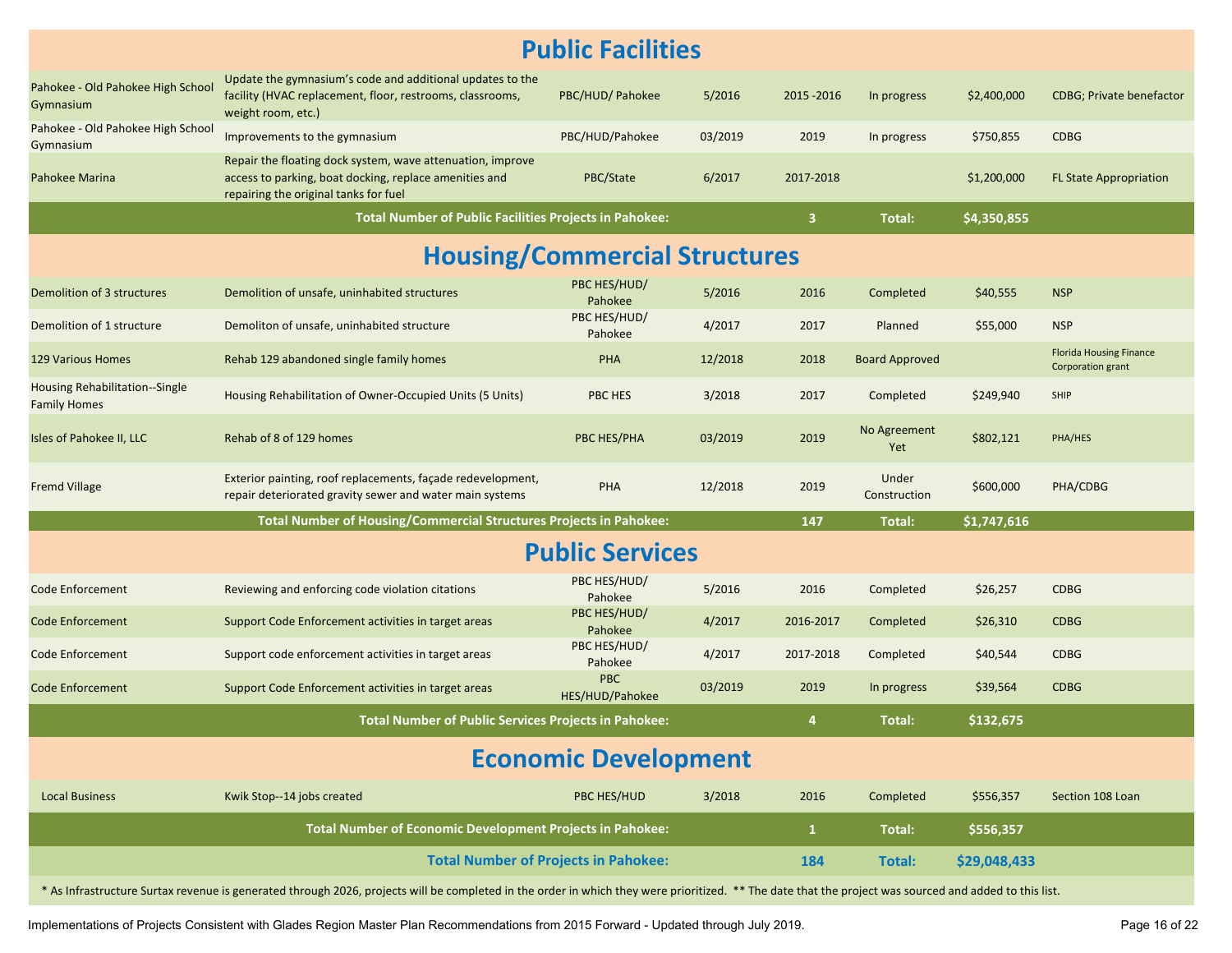

**Implementation of Projects Consistent with Glades Region Master Plan Recommendations from 2015**

**Forward**

### **City of South Bay**

| Project                                         | <b>Description</b>                                                                                          | <b>Implementing</b><br><b>Entity</b> | <b>Origination</b><br>Date** | Timeline       | <b>Status</b>   | Cost         | <b>Funding Source</b>                  |
|-------------------------------------------------|-------------------------------------------------------------------------------------------------------------|--------------------------------------|------------------------------|----------------|-----------------|--------------|----------------------------------------|
|                                                 |                                                                                                             | <b>Roads, Paving &amp; Drainage</b>  |                              |                |                 |              |                                        |
| SR 80 & US 27                                   | Intersection Improvement - SR 80 & US 27 (FM# 435386)                                                       | <b>FDOT</b>                          | 6/2018                       | 2016           | Completed       | \$593,859    | <b>FDOT</b>                            |
| Roadway Safety Project                          | US 27 5.5 miles south of South Bay to MP 25.661 (4401581)<br>Widen outside shoulders and replace guardrails | <b>FDOT</b>                          | 6/2018                       | 2021           |                 | \$9,431,526  | State of FL                            |
| <b>Flood Control and Waterway</b><br>Management | Improvement to the storm water drainage system                                                              | State/South Bay                      | 6/2017                       | 2017-2018      |                 | \$550,000    | <b>FL State Appropriation</b>          |
| <b>Roads and Sidewalks</b>                      | South Bay Road and Sidewalk Infrastructure                                                                  | <b>PBC</b> Engineering               | 4/2017                       |                |                 | \$7,678,075  | <b>PBC</b>                             |
| <b>Highway Maintenance</b>                      | SR 25/US 27 Asset Management Contract US27 Belle Glade<br>Area                                              | State/South Bay                      | 6/2018                       | 2018           |                 | \$1,900,000  | <b>FL State Appropriation-</b><br>2018 |
| <b>Small County Outreach Program</b>            | SW 10th Ave from S terminus to Dr MLK Jr Blvd                                                               | State/South Bay                      | 6/2018                       | 2018           |                 | \$1,307,813  | <b>FL State Appropriation-</b><br>2018 |
| <b>Roadway Striping</b>                         | Pathway Repairs Asphalt Paving and Striping                                                                 | <b>PBC Engineering</b>               | 4/2017                       | 2017-2026*     | <b>Planning</b> | \$5,850      | Infrastructure Surtax*                 |
|                                                 | Total Number of Paving & Drainage Projects in South Bay:                                                    |                                      |                              | $\overline{7}$ | Total:          | \$21,467,123 |                                        |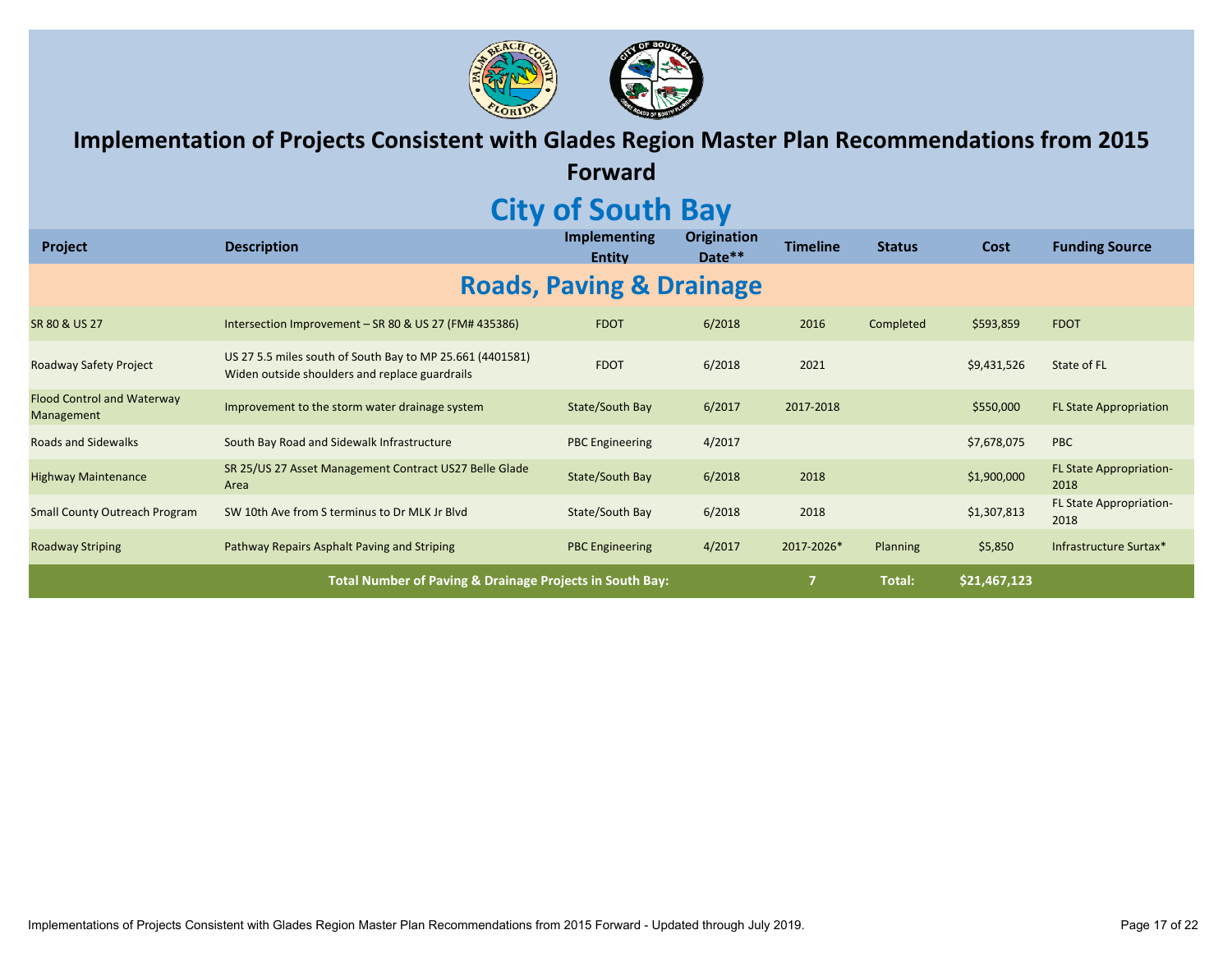| <b>Water &amp; Sewer</b>     |                                                                                                                                                                                                                                                                                                                                                                                                                                                                                                                                                                                                                                                                                      |                               |         |                   |              |             |                              |  |
|------------------------------|--------------------------------------------------------------------------------------------------------------------------------------------------------------------------------------------------------------------------------------------------------------------------------------------------------------------------------------------------------------------------------------------------------------------------------------------------------------------------------------------------------------------------------------------------------------------------------------------------------------------------------------------------------------------------------------|-------------------------------|---------|-------------------|--------------|-------------|------------------------------|--|
| GL07 / 15-025                | WM Extension to Serve The Rosenwald Elementary School.<br>From NW 8th Ave West Along WPB Road To The School<br>Property                                                                                                                                                                                                                                                                                                                                                                                                                                                                                                                                                              | PBC WUD                       | 5/2016  | 2015              | Completed    | \$1,300,000 | <b>PBC</b>                   |  |
| <b>GL07</b>                  | . US 27 water main to Henderson Trailer Park (2,000 ft of<br>12-in C900 pipe)<br>• US 27 water main to South Shore (1,500 ft. of 12-in C900<br>pipe)<br>. Extension of US 27 water main to interconnect with SSU:<br>3,500 LF of 12" PVC pipe<br>. Elimination of various dead end lines (4,000 ft of 8-in C900<br>pipe)<br>• Replace water main along New River-1st to Villa Lago<br>(3,900 ft of 12-in C900 pipe)<br>• New aerial crossing @ SE 3rd and L-19 canal<br>• Extension of water main- Island Rd to Villa Lago<br>(5,300 ft of 12-in C900 pipe)<br>• Installation of at least 12 new critical valves (sizes range<br>from 6" - 12" diameter) throughout the service area | <b>PBC WUD</b>                | 5/2016  | 2016-2017         | Planning     | \$2,900,000 | PBC                          |  |
| GL08 / 15-043                | Replacement Of 6" Water Main And 10" Wastewater Force<br>Main Running Along NW 1st Ave                                                                                                                                                                                                                                                                                                                                                                                                                                                                                                                                                                                               | <b>PBC WUD</b>                | 5/2016  | 2015              | Completed    | \$2,300,000 | <b>PBC</b>                   |  |
| GL <sub>08</sub>             | . Replace New River Canal FM: 11,600 LF of 12" PVC pipe,<br>including a HDD crossing a canal                                                                                                                                                                                                                                                                                                                                                                                                                                                                                                                                                                                         | <b>PBC WUD</b>                | 5/2016  | 2016              | Planning     | \$2,300,000 | <b>PBC</b>                   |  |
| <b>Sanitary Sewer Septic</b> | <b>Electrical Upgrade</b>                                                                                                                                                                                                                                                                                                                                                                                                                                                                                                                                                                                                                                                            | <b>PBC WUD</b>                | 4/2017  | 2017-2026*        | Planning     | \$200,000   | <b>Infrastructure Surtax</b> |  |
|                              | Total Number of Water & Sewer Projects in South Bay:                                                                                                                                                                                                                                                                                                                                                                                                                                                                                                                                                                                                                                 |                               |         | $12 \overline{ }$ | Total:       | \$9,000,000 |                              |  |
|                              |                                                                                                                                                                                                                                                                                                                                                                                                                                                                                                                                                                                                                                                                                      | <b>Parks &amp; Recreation</b> |         |                   |              |             |                              |  |
| <b>Tanner and Cox Parks</b>  | Improvements to recreational facilities at Tanner and Cox<br>Parks--see notes                                                                                                                                                                                                                                                                                                                                                                                                                                                                                                                                                                                                        | PBC Parks &<br>Recreation/HUD | 6/2018  | 2019              | Construction | \$862,673   | <b>CDBG/City</b>             |  |
| <b>Tanner and Cox Parks</b>  | Improvements to facilities at Tanner and Cox Parks                                                                                                                                                                                                                                                                                                                                                                                                                                                                                                                                                                                                                                   | PBC HES/HUD                   | 03/2019 | 2019              | In Progress  | \$335,000   | <b>CDBG</b>                  |  |
| South Bay RV/Crossroads      | South Bay Crossroads Playrgound                                                                                                                                                                                                                                                                                                                                                                                                                                                                                                                                                                                                                                                      | PBC Parks &<br>Recreation     | 06/2018 | 2019              | In Progress  | \$296,561   | <b>CDBG</b>                  |  |
| South Bay RV Campground      | Electrical Upgrade - Park Expansion                                                                                                                                                                                                                                                                                                                                                                                                                                                                                                                                                                                                                                                  | PBC Parks &<br>Recreation     | 4/2017  | 2017-2026*        | Planning     | \$200,000   | Infrastructure Surtax        |  |
| South Bay RV Campground      | South Bay RV Pathway Repairs                                                                                                                                                                                                                                                                                                                                                                                                                                                                                                                                                                                                                                                         | PBC Parks &<br>Recreation     | 10/2018 | 2019              | In Progress  | \$5,850     | <b>Infrastructure Surtax</b> |  |
| South Bay RV Campground      | Playground Replacement & Picnic Shelters                                                                                                                                                                                                                                                                                                                                                                                                                                                                                                                                                                                                                                             | PBC Parks &<br>Recreation     | 6/2018  | 2019              | Design       | \$52,750    | <b>Infrastructure Surtax</b> |  |
|                              | <b>Total Number of Parks &amp; Recreation Projects in South Bay:</b>                                                                                                                                                                                                                                                                                                                                                                                                                                                                                                                                                                                                                 |                               |         | 6                 | Total:       | \$1,752,834 |                              |  |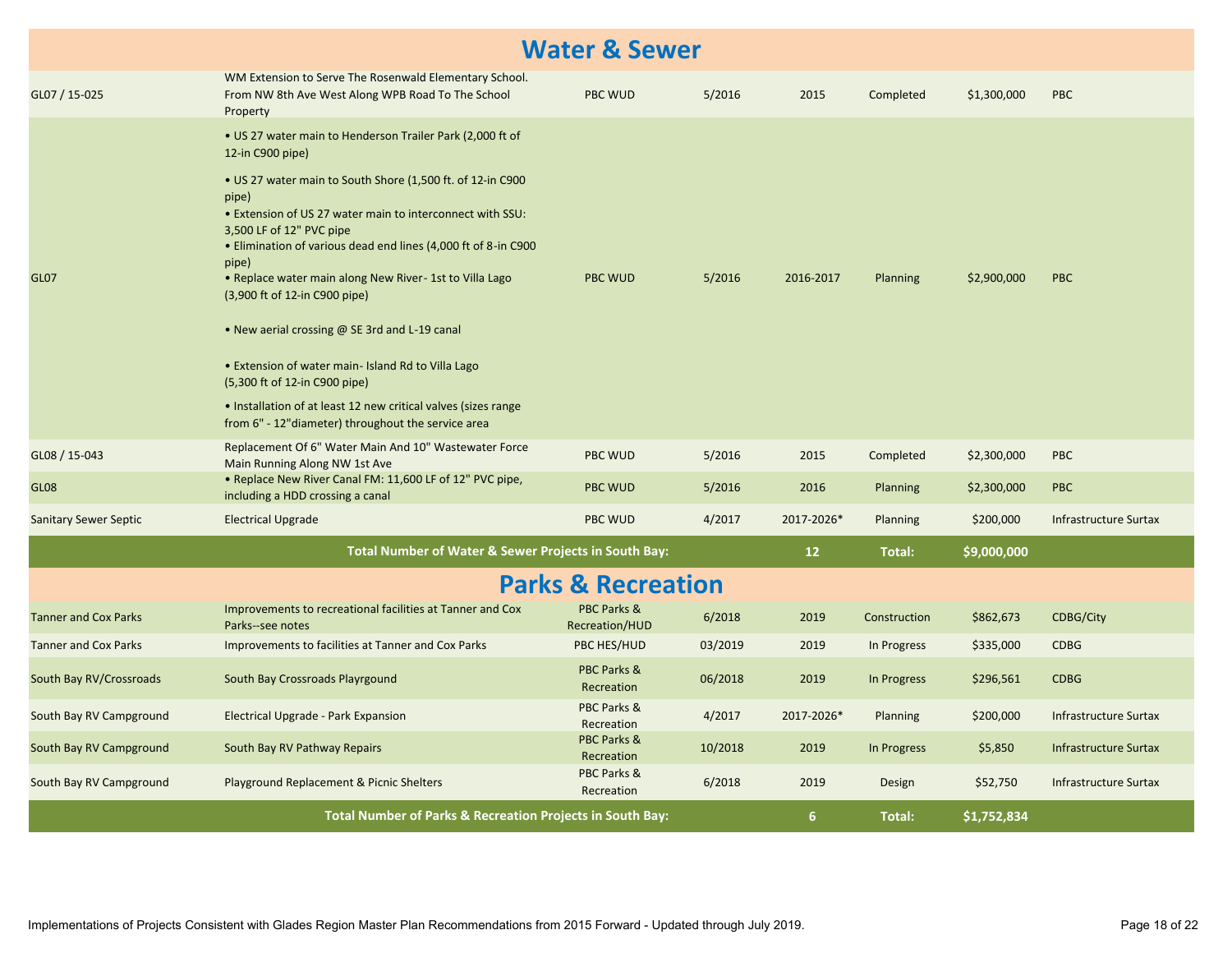| <b>Public Facilities</b>                                       |                                                                                                                                                                                                        |                                                        |         |              |             |              |                                                                   |  |  |
|----------------------------------------------------------------|--------------------------------------------------------------------------------------------------------------------------------------------------------------------------------------------------------|--------------------------------------------------------|---------|--------------|-------------|--------------|-------------------------------------------------------------------|--|--|
| South Bay Multi-Purpose Center                                 | <b>Emergency Shelter and Care Center</b>                                                                                                                                                               | South Bay/State                                        | 4/2017  | 2017-2018    |             | \$337,500    | <b>FL State Appropriation</b>                                     |  |  |
|                                                                | Total Number of Public Facilities Projects in South Bay:                                                                                                                                               |                                                        |         | $\mathbf{1}$ | Total:      | \$337,500    |                                                                   |  |  |
| <b>Housing/Commercial Structures</b>                           |                                                                                                                                                                                                        |                                                        |         |              |             |              |                                                                   |  |  |
| South Bay Villas                                               | Acquisition of South Bay Villas (a 65 unit apartment complex)                                                                                                                                          | PBC HES/HUD/ Palm<br><b>Beach Housing</b><br>Authority | 5/2016  | 2015         | Completed   | \$1,023,946  | CDBG, NSP                                                         |  |  |
| <b>South Bay Villas</b>                                        | Rehabilitation of 16 apartment units, renovate 49 units at<br>South Bay Villas                                                                                                                         | PBC HES/HUD/ Palm<br><b>Beach Housing</b><br>Authority | 5/2016  | 2015/2016    | Completed   | \$773,191    | <b>NSP</b>                                                        |  |  |
| Housing Rehabilitation-Single Family<br>Homes                  | Housing Rehabilitation of Owner-Occupied Units (6 units)                                                                                                                                               | PBC HES                                                | 3/2018  | 2017         | Completed   | \$275,911    | <b>SHIP</b>                                                       |  |  |
| Purchase Assistance Program                                    | Purchase of Single Family Home through SHIP-HOME match (1<br>unit)                                                                                                                                     | PBC HES                                                | 3/2018  | 2017         | Completed   | \$65,000     | SHIP-HOME match                                                   |  |  |
| New South Bay Villas                                           | Integration of Marshall Heights and South Bay Villas<br>neighborhoods: demolition of Marshall Heights and new<br>construction to create a total of 131 residential units.                              | Palm Beach Housing<br>Authority                        | 6/2017  | 2017-2018    | In Progress | \$38,759,692 | Tax Credits, Bond, PBCHA<br>Sub Loan, Deferred<br>Developer Fee   |  |  |
| Demolition of 5 structures                                     | Demolition of 5 unsafe, uninhabited structures                                                                                                                                                         | PBC HES/HUD/ South<br>Bay                              | 4/2017  | 2017         | Planned     | \$56,530     | <b>NSP</b>                                                        |  |  |
|                                                                | Total Number of Housing/Commercial Structures Projects in South Bay:                                                                                                                                   |                                                        |         | 208          | Total:      | \$40,954,270 |                                                                   |  |  |
|                                                                |                                                                                                                                                                                                        | <b>Public Services</b>                                 |         |              |             |              |                                                                   |  |  |
| <b>Code Enforcement</b>                                        | Salaries for code enforcement officers                                                                                                                                                                 | PBC HES/HUD/ South<br>Bay                              |         | 2015/2016    | Completed   | \$30,311     | <b>CDBG</b>                                                       |  |  |
| <b>Code Enforcement</b>                                        | Support code enforcement activities for target areas                                                                                                                                                   | PBC HES/HUD/ South<br>Bay                              |         | 2016-2017    | Completed   | \$30,372     | <b>CDBG</b>                                                       |  |  |
| <b>Code Enforcement</b>                                        | Support code enforcement activities for target areas                                                                                                                                                   | PBC HES/HUD/ South<br>Bay                              |         | 2017-2018    | Completed   | \$38,198     | <b>CDBG</b>                                                       |  |  |
| <b>Code Enforcement</b>                                        | Support code enforcement activities for target areas                                                                                                                                                   | PBC HES /HUD/South<br>Bay                              | 03/2019 | 2019         | In progress | \$28,928     | <b>CDBG</b>                                                       |  |  |
|                                                                | Total Number of Public Services Projects in South Bay:                                                                                                                                                 |                                                        |         | 4            | Total:      | \$127,809    |                                                                   |  |  |
|                                                                |                                                                                                                                                                                                        | <b>Economic Development</b>                            |         |              |             |              |                                                                   |  |  |
| South Bay Clean-up Project                                     | On site petroleum clean-up                                                                                                                                                                             | PBC HES/EPA/ South<br>Bay                              | 5/2016  | FY 2014-15   | In progress | \$200,000    | <b>EPA RLF</b>                                                    |  |  |
| South Bay Park of Commerce -<br><b>Inland Logistics Center</b> | Release of the State Mortgage for the South Bay Park of<br>Commerce                                                                                                                                    | State/South Bay                                        | 5/2016  | FY 2016-2017 | $May-16$    | \$470,900    | 2016 FL State<br>Appropriation - DEO/EPA<br>on behalf of the IITF |  |  |
|                                                                | Total Number of Economic Development Projects in South Bay:                                                                                                                                            |                                                        |         | $\mathbf{2}$ | Total:      | \$670,900    |                                                                   |  |  |
|                                                                | <b>Total Number of Projects in South Bay</b>                                                                                                                                                           |                                                        |         | 240          | Total:      | \$74,310,436 |                                                                   |  |  |
|                                                                | * As Infrastructure Surtax revenue is generated through 2026, projects will be completed in the order in which they were prioritized. ** The date that the project was sourced and added to this list. |                                                        |         |              |             |              |                                                                   |  |  |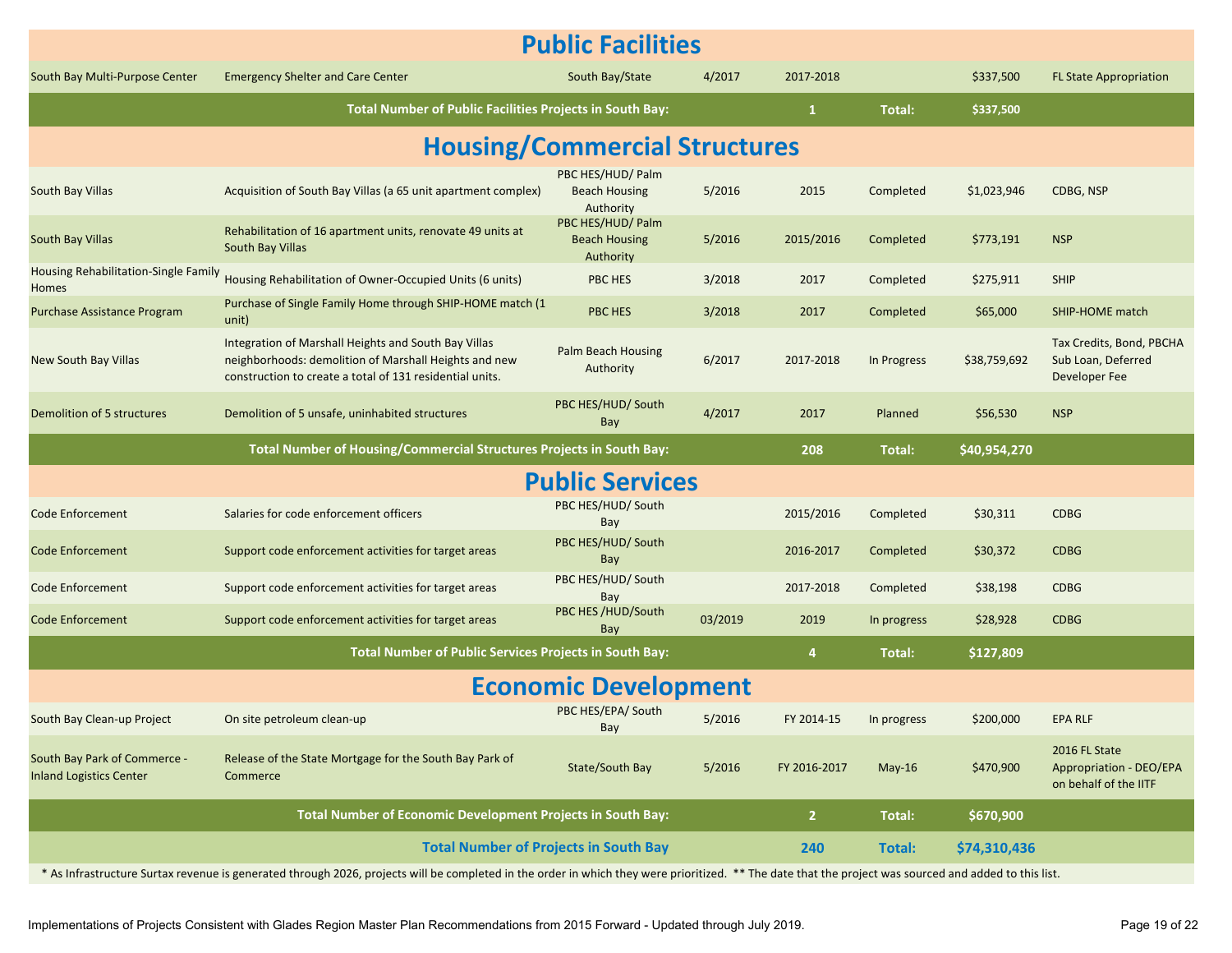

#### **Implementation of Projects Consistent with Glades Region Master Plan Recommendations from 2015**

**Forward**

### **Unincorporated Palm Beach County (includes Canal Point)**

| Project                                                                                  | <b>Description</b>                                                                | <b>Implementing</b><br><b>Entity</b> | <b>Origination</b><br>Date** | <b>Timeline</b> | <b>Status</b>        | Cost         | <b>Funding Source</b>             |
|------------------------------------------------------------------------------------------|-----------------------------------------------------------------------------------|--------------------------------------|------------------------------|-----------------|----------------------|--------------|-----------------------------------|
|                                                                                          |                                                                                   | <b>Roads, Paving &amp; Drainage</b>  |                              |                 |                      |              |                                   |
| SR-80 Action Plan (FM# 435162-1)                                                         | SR-80 from US-27 TO I-95 (includes sections through Belle<br>Glade and South Bay) | <b>FDOT</b>                          | 5/2016                       | 2016            | Current /<br>Ongoing | \$866,595    |                                   |
| SR 80 Bypass                                                                             | Feasibility study to construct new 2 lane road from US 27 to<br>SR 715 (4417571)  | <b>FDOT</b>                          | 04/2019                      | 2022            |                      | \$250,000    | Federal surface<br>transportation |
| SR 715 Improvements (FM# 428722-<br>1)                                                   | • Resurfacing of SR 715 from Belle Glade (W Canal St) to<br>Pahokee (SR 15)       | <b>FDOT</b>                          | 6/2018                       | 2017            | Completed            | \$7,675,751  | <b>FDOT</b>                       |
| SR 80/CR98 (FM# 434427-1)                                                                | • Preliminary Engineering for resurfacing of SR 80/CR98<br>(Railroad to CR 880)   | <b>FDOT</b>                          | 6/2018                       | 2017-2018       | Construction         | \$105,813    |                                   |
|                                                                                          | • Construction                                                                    |                                      |                              | 2018            | In Progress          | \$14,107,664 | <b>FDOT</b>                       |
| Total Number of Paving & Drainage Projects in Unincorporated PBC (includes Canal Point): |                                                                                   |                                      |                              |                 | Total:               | \$23,005,823 |                                   |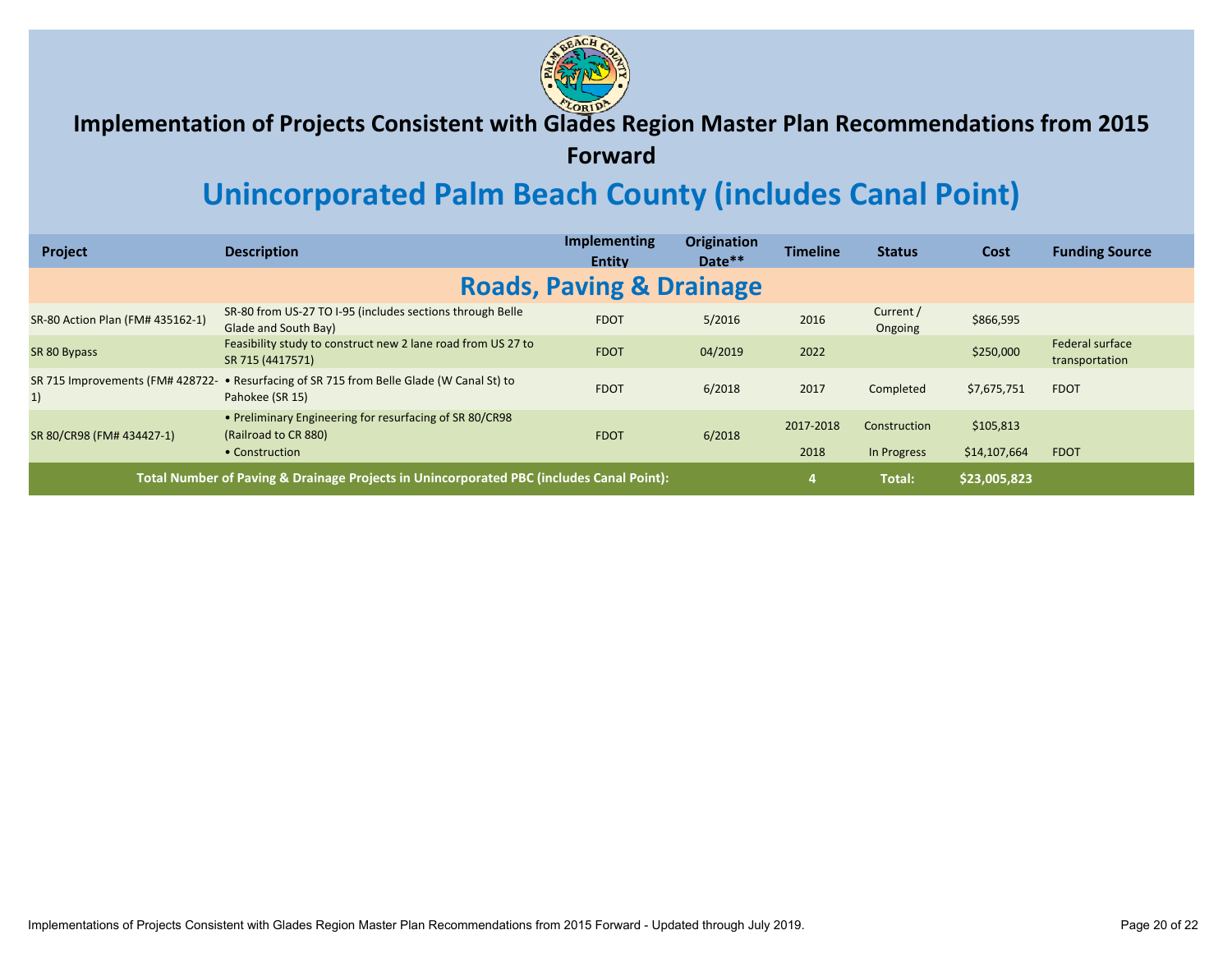|                                                    |                                                                                                                                                                                                                          | <b>Water &amp; Sewer</b>      |         |                |               |              |                                   |
|----------------------------------------------------|--------------------------------------------------------------------------------------------------------------------------------------------------------------------------------------------------------------------------|-------------------------------|---------|----------------|---------------|--------------|-----------------------------------|
| GL06 / 14-092<br><b>Unincorporated Belle Glade</b> | Aerial Crossing Replacement In Belle Glade(Various<br>Locations)-Priority 1                                                                                                                                              | <b>PBC WUD</b>                | 5/2016  | 2015           | Completed     | \$750,000    | <b>PBC</b>                        |
| GL06 / 14-037<br><b>Unincorporated Belle Glade</b> | Runyon Village; Water And Wastewater System<br>Improvements                                                                                                                                                              | <b>PBC WUD</b>                | 5/2016  | 2015           | Construction  | \$750,000    | <b>PBC</b>                        |
| Lake Region Water Infrastructure<br>Improvements   | Restoration of adequate water flow including fire flows to the<br>Glades Region. (This activity is pending location details from<br>WUD and will be added to the appropriate location(s) on this<br>list when provided.) | PBC/State                     | 6/2017  | 2017-2018      |               | \$1,000,000  | <b>FL State Appropriation</b>     |
|                                                    | Total Number of Paving & Drainage Projects in Unincorporated PBC (includes Canal Point):                                                                                                                                 |                               |         | $\overline{3}$ | Total:        | \$2,500,000  |                                   |
|                                                    |                                                                                                                                                                                                                          | <b>Parks &amp; Recreation</b> |         |                |               |              |                                   |
| <b>Canal Point Community Center</b><br>Playground  | Removal of old playground equipment and damaged<br>surfacing and installation of new playground equipment with HES Strategic Planning<br>ADA compliant surfacing.                                                        |                               | 6/2018  | 2018           | Completed     | \$281,369    | <b>CDBG</b>                       |
| <b>Canal Point Park ADA Upgrades</b>               | <b>Canal Point Park ADA Upgrades</b>                                                                                                                                                                                     | <b>HES Strategic Planning</b> | 6/2018  | 2018           | Completed     | \$10,000     | <b>PBC</b>                        |
| <b>Canal Point Park Septic Tank</b>                | Replacement of Septic Tank at Canal Point Park                                                                                                                                                                           | PBC Parks &<br>Recreation     | 2/2019  | 2019           | In Progress   | \$50,000     | Infrastructure Surtax             |
| General Park R&R at various parks                  | General Park R&R at various parks (fencing, asphalt, shelters,<br>etc)                                                                                                                                                   | PBC Parks &<br>Recreation/HUD | 5/2016  | 2017           | Completed     | \$25,000     | <b>CDBG</b>                       |
| <b>Triangle Park</b>                               | Replacement of septic tank at Triangle Park                                                                                                                                                                              | PBC Parks &<br>Recreation     | 06/2018 | 2018           | Completed     | \$50,000     | <b>Infrastructure Surtax</b>      |
| John Stretch Park                                  | <b>Playground Renovation</b>                                                                                                                                                                                             | PBC Parks &<br>Recreation     | 6/2018  | 2019           | Design        | \$32,750     | <b>Infrastructure Surtax</b>      |
|                                                    | Total Number of Paving & Drainage Projects in Unincorporated PBC (includes Canal Point):                                                                                                                                 |                               |         | 6 <sup>1</sup> | <b>Total:</b> | \$449,119    |                                   |
|                                                    |                                                                                                                                                                                                                          | <b>Economic Development</b>   |         |                |               |              |                                   |
| <b>Tellus Products, LLC</b>                        | This project will create 71 jobs during its first five years                                                                                                                                                             | <b>PBC HES</b>                | 6/2017  | 2017           |               | \$850,000    | <b>PBC</b>                        |
|                                                    | Total Number of Economic Development Projects in Unincorporated PBC (includes Canal Point):                                                                                                                              |                               |         | $\mathbf{1}$   | <b>Total:</b> | \$850,000    |                                   |
|                                                    |                                                                                                                                                                                                                          | <b>Public Transportation</b>  |         |                |               |              |                                   |
| <b>Public Transportation</b>                       | Palm Tran Bus Shelters (4383921)                                                                                                                                                                                         | <b>FDOT</b>                   | 3/2018  | 2018           | In Progress   | \$600,000    | Federal surface<br>transportation |
| Railway extension                                  | New Railway Extension (18.4 miles) (4392291)                                                                                                                                                                             | <b>FDOT</b>                   | 3/2018  | 2018           | In Progress   | \$44,275,000 | <b>FDOT</b>                       |
|                                                    | Total Number of Public Transportation Projects in Unincorporated PBC (includes Canal Point):                                                                                                                             |                               |         | 2 <sup>1</sup> | <b>Total:</b> | \$44,875,000 |                                   |
|                                                    | <b>Total Number of Projects in Unincorporated PBC (includes Canal Point):</b>                                                                                                                                            |                               |         | <b>16</b>      | Total:        | \$71,679,942 |                                   |